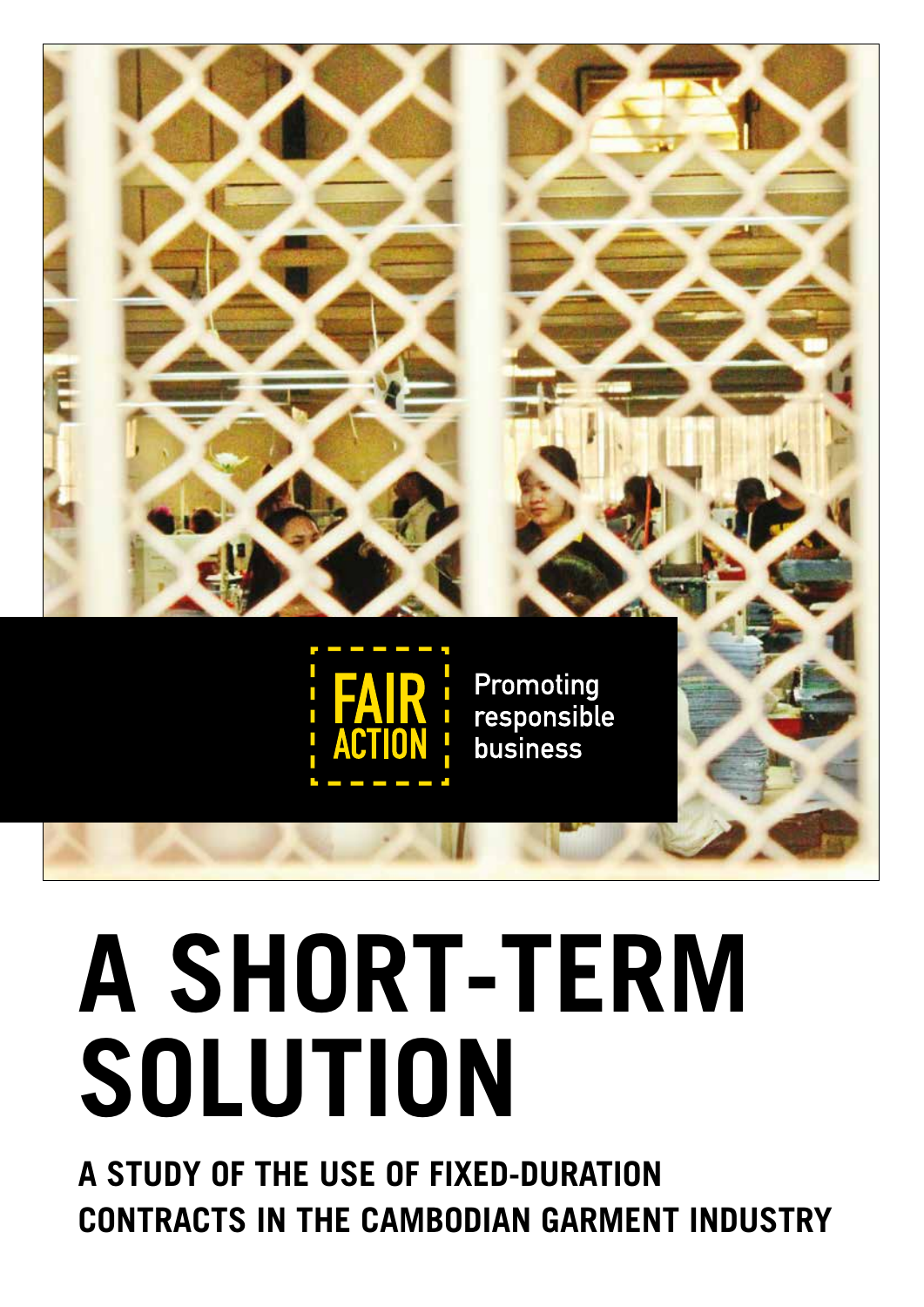© **FAIR ACTION** September 2015 Moa Kärnstrand

Fair Action is a Swedish non-profit organisation. We promote consumer and company awareness of social and environmental responsibility. www.fairaction.se

This material has been fully or partially financed by Sida, the Swedish International Development Cooperation Agency. Sida does not necessarily share the opinions presented here. Responsibility for the content of this publication is solely that of the author.

The layout of the report is funded as mentioned below:



This study has been produced with the financial assistance of the European Union. The contents of this document are the sole responsibility of Fair Trade Center and can under no circumstances be regarded as reflecting the position of the European Union.

Design and Lay out: Lina Garemark Cover photo: © Clean Clothes Campaign

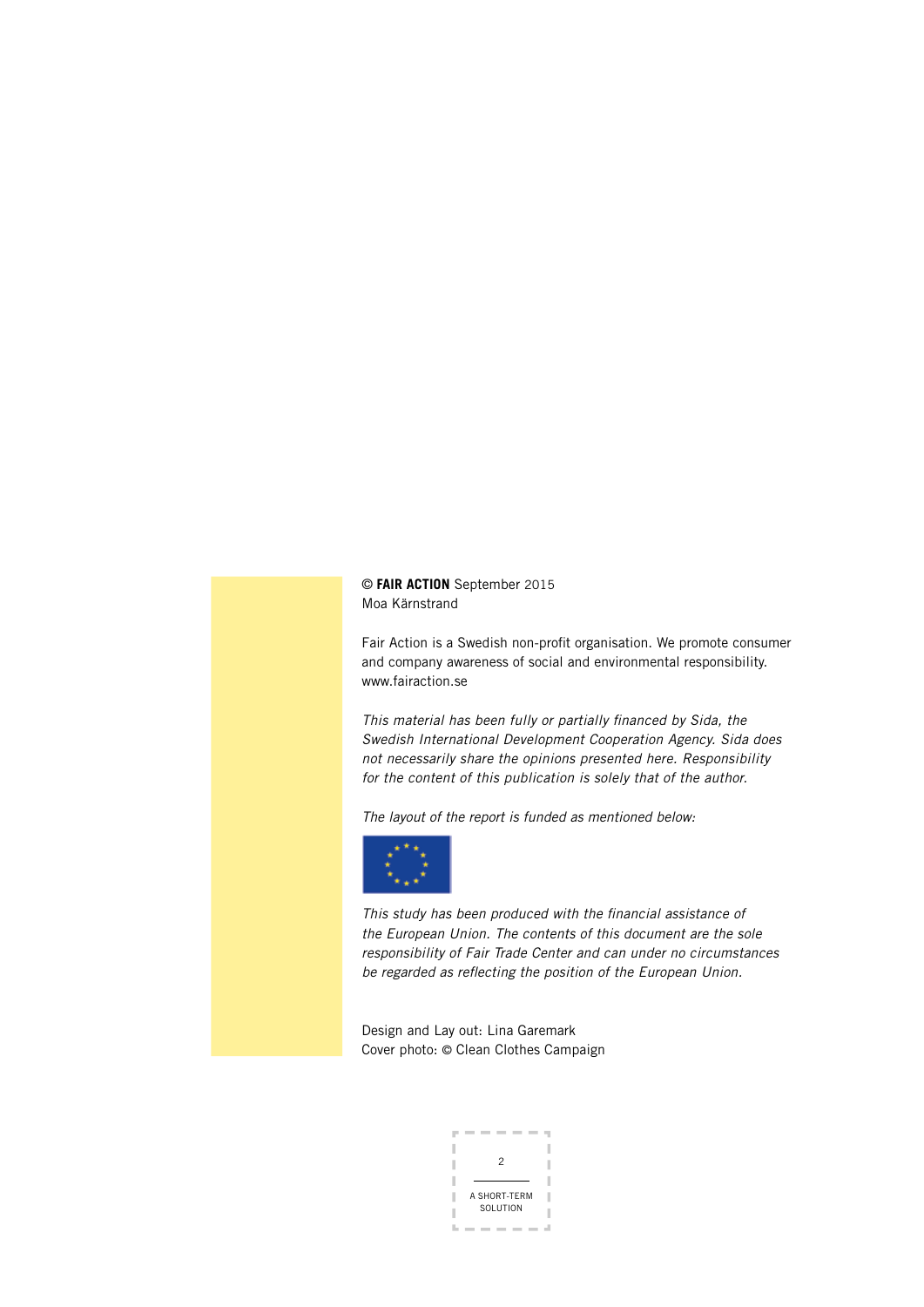# **Table of content**

| Summary                                                                                                                   | 4              |  |
|---------------------------------------------------------------------------------------------------------------------------|----------------|--|
| Foreword                                                                                                                  | 5              |  |
| Methodology                                                                                                               | 6              |  |
| Background                                                                                                                | 7              |  |
| Garment industry essential to Cambodian economy                                                                           | $\overline{7}$ |  |
| Fixed-duration contracts                                                                                                  | 8              |  |
| What does the law say?                                                                                                    | 8              |  |
| International norms                                                                                                       | 10             |  |
| <b>H&amp;M Code of Conduct</b>                                                                                            | 12             |  |
| Workers' voices                                                                                                           | 13             |  |
| "If they feel happy, the contract is renewed.<br>If they feel unhappy, the contract is not<br>renewed. We cannot protest" | 13             |  |
| Job security                                                                                                              | 13             |  |
| Overtime                                                                                                                  | 14             |  |
| Sick leave and health                                                                                                     | 15             |  |
| Maternity leave and benefits                                                                                              | 16             |  |
| Wages and bonuses                                                                                                         | 17             |  |
| Freedom of association                                                                                                    | 17             |  |
| What has been done so far?                                                                                                | 19             |  |
| Conclusion: Fixed-duration<br>contracts - a threat to workers' rights                                                     | 21             |  |
| Recommendations: Time for the<br>brands to demand permanent workers                                                       | 23             |  |
| References                                                                                                                | 25             |  |

3 A SHORT-TERM SOLUTION J. ω.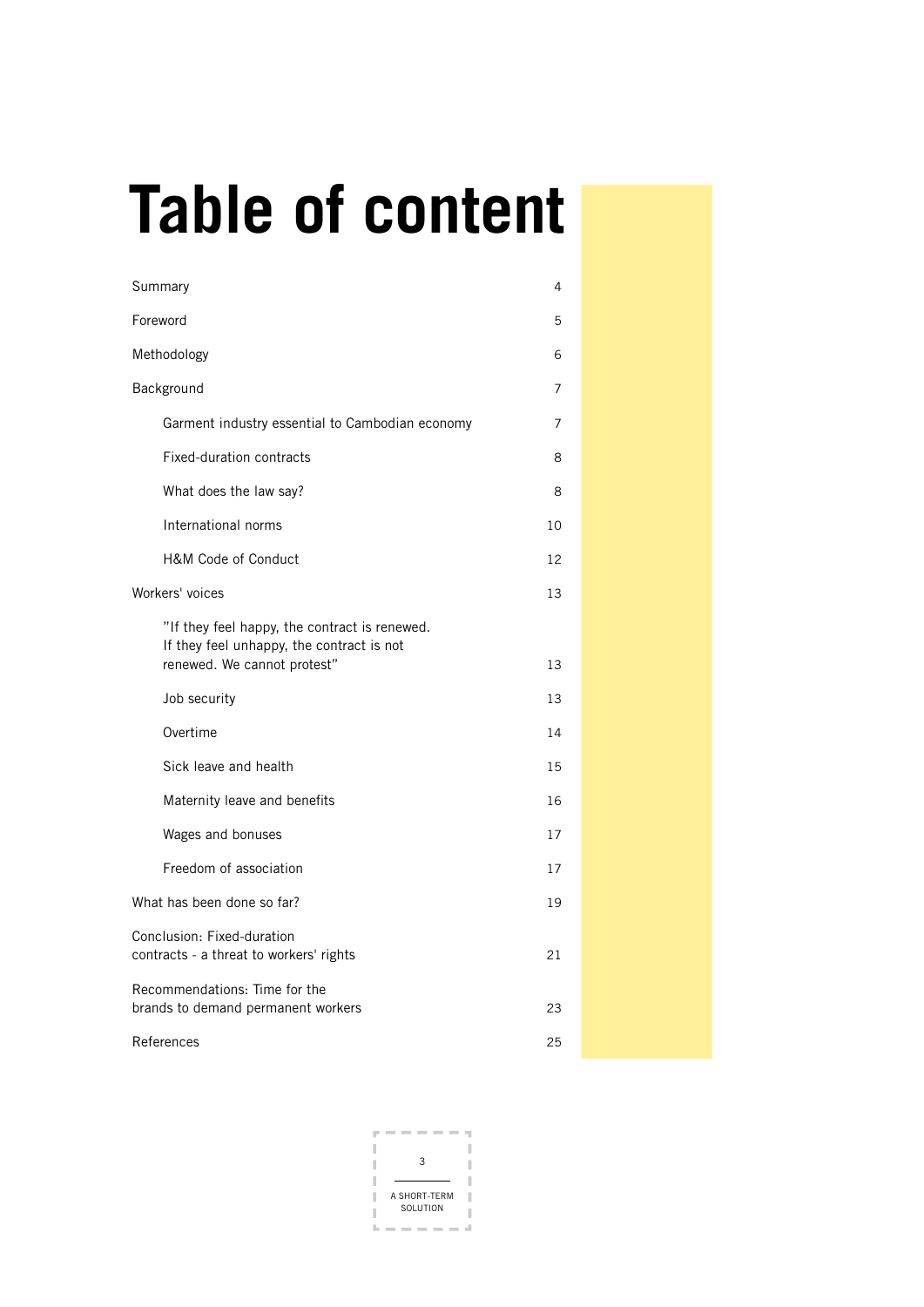# **Summary**

Fixed-duration contracts, so called FDCs, are frequently used in the Cambodian garment industry. According to recent estimates, some 80 per cent of the country´s exporting garment factories employ most of their work force on this type of contract, renewed every second or third month, sometimes for years and years. It is not rare to find factories where the entire workforce is employed on short-term.

Despite international norms and Cambodian law stating exploitation of workers through short-term employment is illegal, the misuse of FDCs continues.

The nature of this form of contract constitutes a basis for violations of workers rights as factory owners have a choice, with little or no consequence, of laying off workers who air their discontent. FDC workers are largely being deprived of their right to leave, sick leave, maternity benefits and seniority benefits. In addition to that, they face severe obstacles to unionizing and union activity. Overall, FDC workers are in a much more vulnerable position than their permanently employed colleagues.

In this report, eight workers from three H&M supplier factories share how these contracts make them constantly fear for their jobs and how the violations of rights, enabled by the contracts, adversely affects their lives and the lives of their colleagues and families.

Workers are able to collectively seek remedy to these violations through the Cambodian Arbitration Council. But the council´s awards are not necessarily binding, and factory owners can chose not to implement them.

Very little is done today to restrict the use of FDCs in the supplier factories. However, H&M, the largest buyer of apparel from Cambodia, has initiated a project to restrict this breach of the law and their own rules. But the company has not yet included a prohibition of FDCs into its code of conduct and exercises a low level of transparency in the work on this issue.

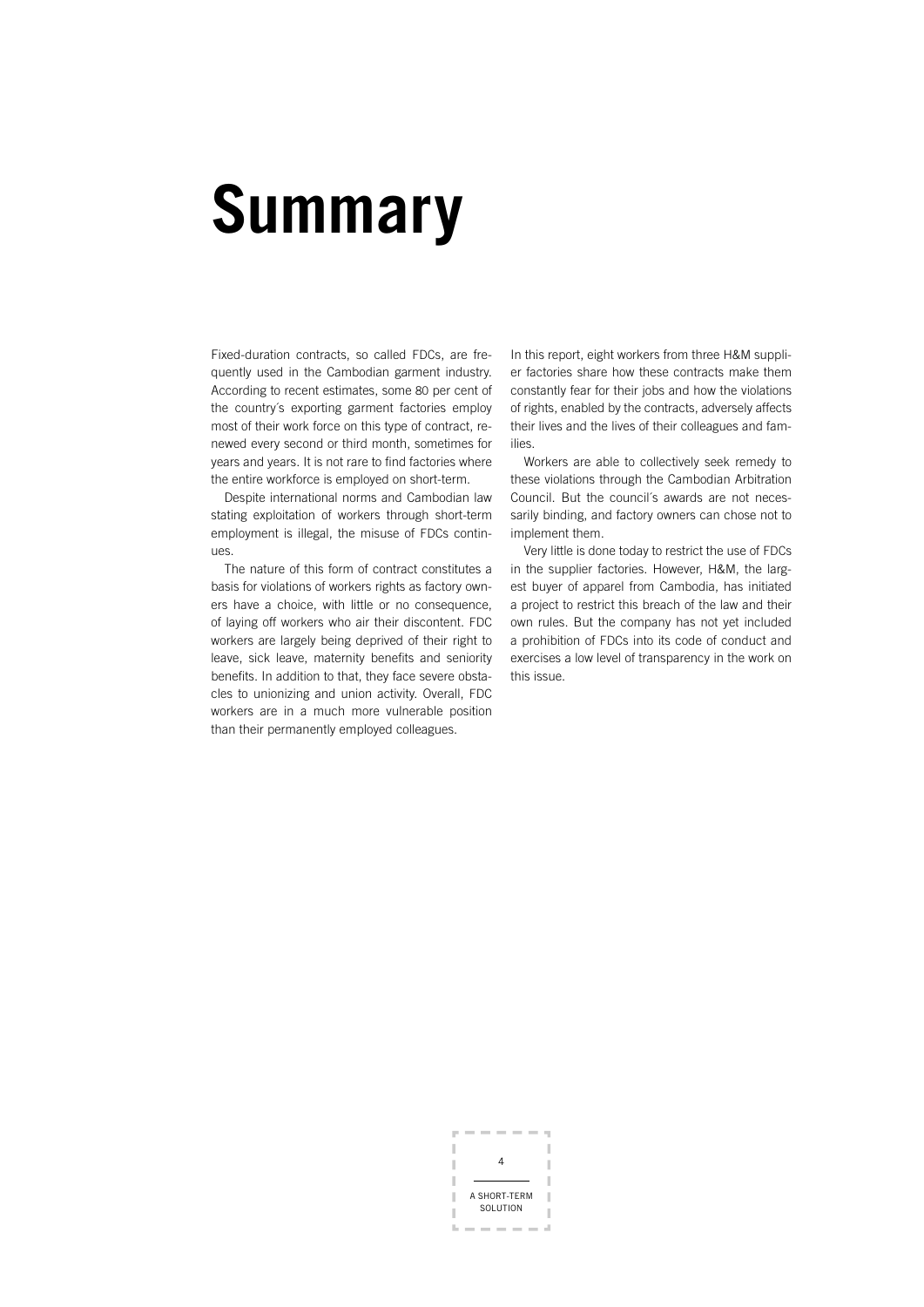### **Foreword**

Against the backdrop of recent years´ violent strikes rocking the Cambodian garment industry it is of great interest to take a closer look at the use of short-term employment, in Cambodia known as fixed-duration contracts. These contracts, and the precarious working conditions they create, fuel tense industrial relations. According to one of Cambodia´s largest independent unions, C.CAWDU, short-term contract employment has been one of the major factors in the sharp increase in Cambodian factory-level strikes since 2006. 1

Data indicates that factories use fixed-duration contracts in violation of Cambodian Labour Law and that these violations are becoming more and more prevalent. The ILO project Better Factories Cambodia (BFC) reported an increase in factories severely misusing FDCs from 24 per cent of the factories surveyed in 2011 to 33 per cent of factories surveyed in 2013-2014. BFC has also consistently found that, since 2011, nearly a third of all factories in each survey period used FDCs to avoid paying workers their legally stated benefits.<sup>2</sup>

As will be outlined in the following chapters, the use of FDCs also risks to adversely affecting the struggle towards a living wage for all workers – one of today´s most urgent issues for the industry.

In this report Fair Action aims to summarize the current state of the use of fixed-duration contracts in the Cambodian garment sector as well as Swedish clothing company H&M´s efforts to deal with the issue, both on a strategic and on an operational level. In the first sections, the background of this issue will be outlined, followed by a summary of local legislation and international norms applicable. Stories of workers have been added to illustrate the serious consequences of the widespread FDC use. We will also offer the brands our recommendations, suggesting reforms that could foster a more sound employment structure in their supplier factories.

1. Nuon, Serrano, Xhafa, Women and gender issues in Trade unions in the Cambodian garment industry, 2011. For strike data, see ILO-BFC, Thirtieth Synthesis Report, 2013 and ILO-BFC, Thirty Second Synthesis Report, 2015.

2. ILO-BFC, Thirty First Synthesis Report, 2014.

5 A SHORT-TERM SOLUTION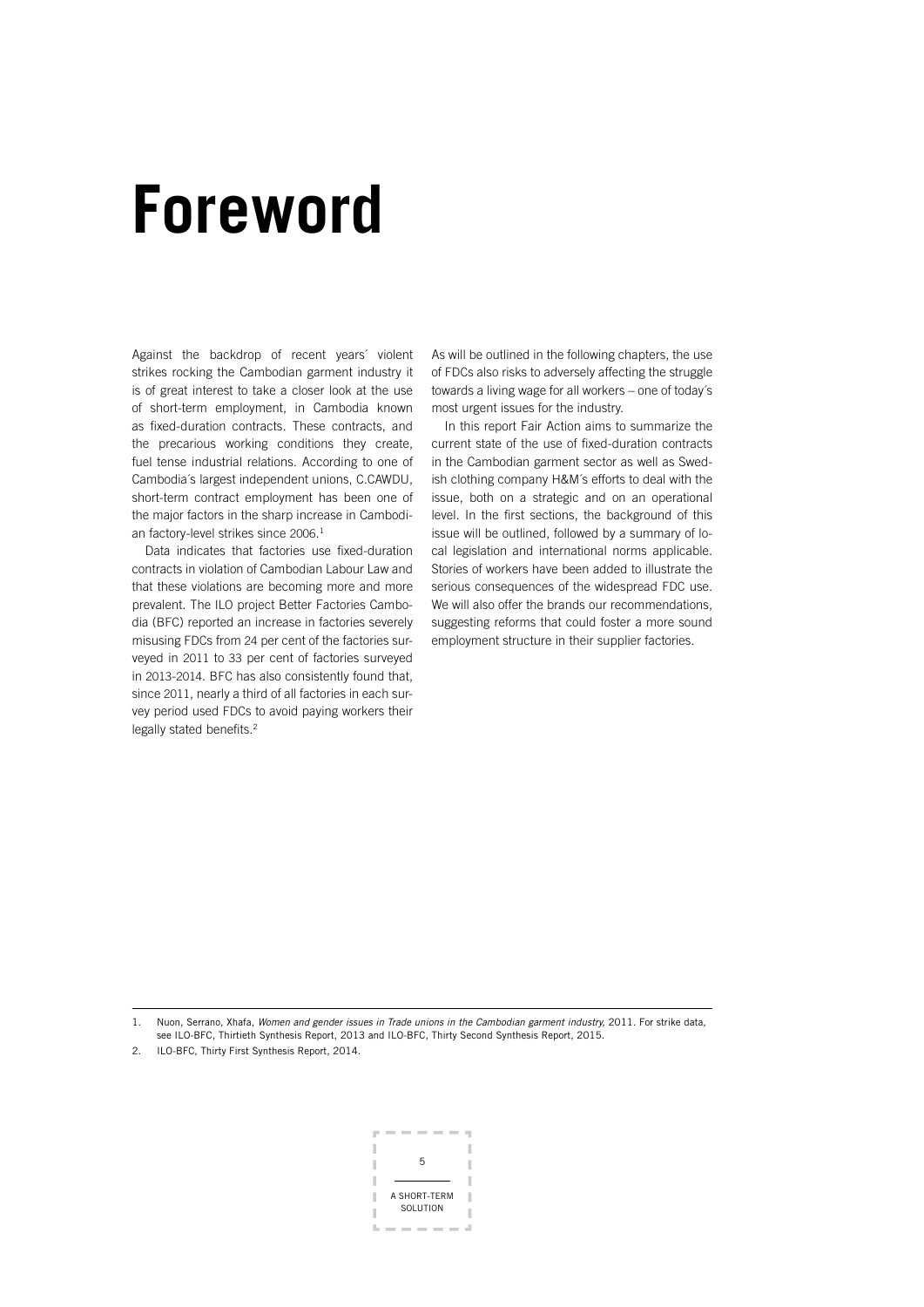# **Methodology**

This report is a desk study supplemented by worker interviews. Eight workers between the ages of 29 and 45, at three authorized H&M supplier factories in Phnom Penh area, Cambodia, took part in in-depth interviews about their experiences of fixed-duration contracts. Interviews were conducted during May and June 2015 by CLEC<sup>3</sup>, a Cambodian non-governmental organisation.

We identified factories with existing FDC issues and workers to interview with the assistance of local workers´ representatives and organizers. Workers from H&M's strategic suppliers, those with longterm partnerships with H&M including incentives such as joint capacity planning up to five years ahead, were prioritized. Interviews were conducted in the local language Khmer and took place during the workers´ spare time, outside factory premises on a location identified as safe by the participants and with no employer representative present.

We decided to focus exclusively on workers in H&M supplier factories due to the company´s expansive presence in Cambodia. H&M is the largest buyer of apparel from the country, with 80 supplier factories.<sup>4</sup> and through their dominance they have a significant influence on the development of working conditions in factories and the process towards a greater respect for workers´ rights in the country and in the garment industry as a whole.

Interviewees were informed of the purpose of the interviews and how Fair Action intends to use the information and views presented during the sessions. Factory names and names of workers have been withheld for security reasons. Provided the limited



number of interviews conducted for this specific report, the result could not be claimed to be quantifiable, but rather contribute to anecdotal evidence.

In addition to workers´ testimonies, Fair Action has interviewed representatives of CLEC and Workers Rights Consortium, WRC, as well as conducted informal interviews with a wide range of local and international stakeholders on this matter. We have interviewed H&M<sup>5</sup> at two occasions about the use of FDCs and company representatives were also given the chance to read relevant parts of the report prior to publishing.

<sup>5.</sup> Lars-Åke Bergqvist, Global code of conduct coordinator and Jonah Wigerhäll, Sustainability country manager for Cambodia and Vietnam.



<sup>3.</sup> CLEC, Community Legal Education Center, is financed by Bread for the World, Diakonia, Open Society Institute, TRAID and USAID.

<sup>4.</sup> Fair Action interview with Lars-Åke Bergqvist and Jonah Wigerhäll, July 25, 2015.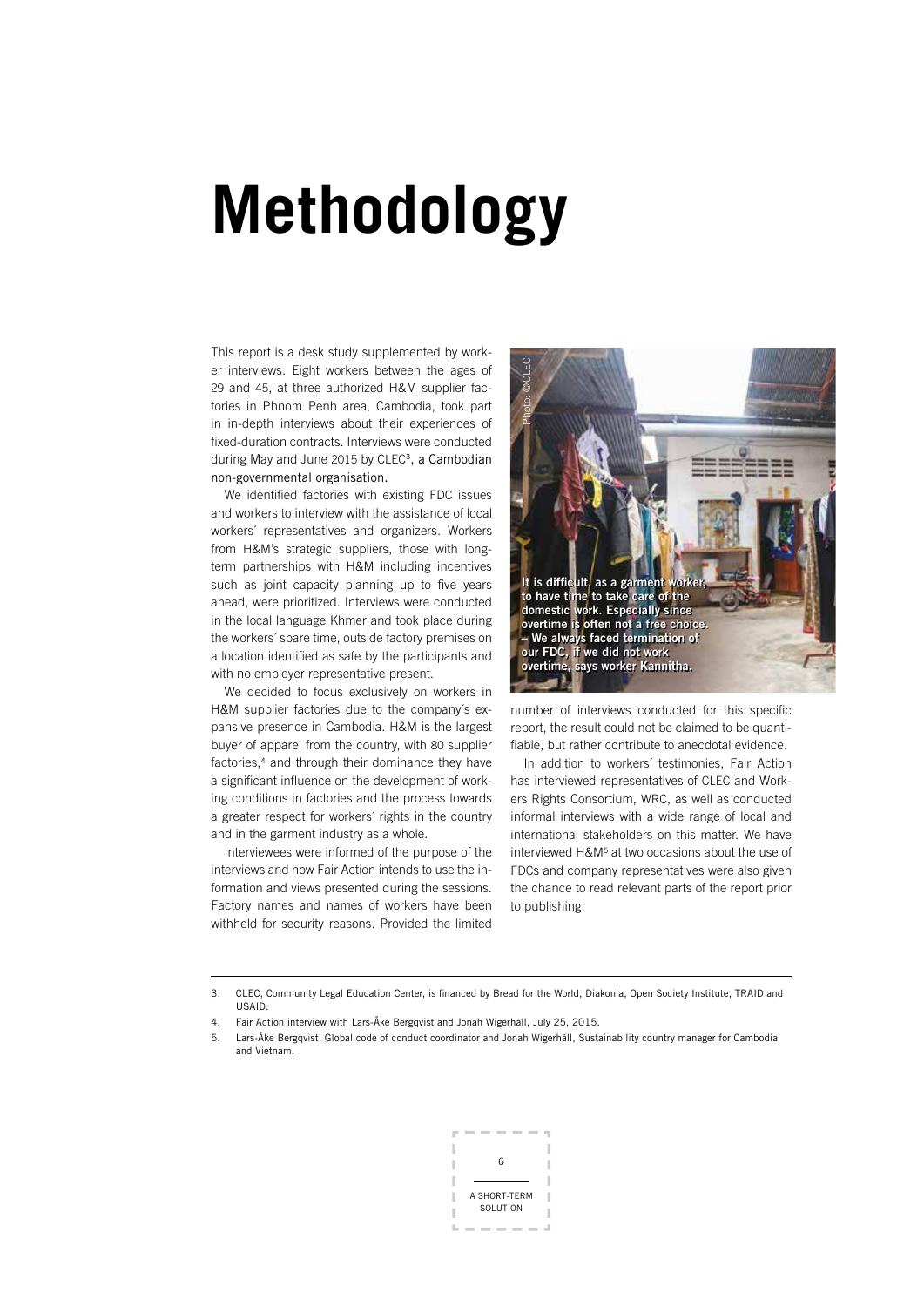# **Background**

### Garment industry essential to Cambodian economy

The export-oriented garment industry in Cambodia started in the mid-1990s. It has, since then, grown to become one of the most important industry sectors in the country and a pillar to the country´s economy, representing almost a third of the GDP.6 The industry benefitted largely from the Multi Fibre Agreement, a bilateral trade agreement between garment producing countries and the EU, the United States and Canada from 1995 and onwards. For more than ten years, exports continued to rise. Between 1995 and 2006, the industry grew 40 per cent per year.<sup>7</sup>

In 2014 Cambodian garment exports totalled \$5,75 billion, a moderate growth from 2013 but a significant slowdown compared to 2012, when the sector had picked up momentum after the global economic turndown.8 Employing over 730 000 workers, about 90 per cent of them women, Cambodian garment sector with its 1 200 factories is an important global player in the industry of ready-made garment.<sup>9</sup> Among brands supplying from the country are, besides H&M, GAP, Marks & Spencer, Levi's and Adidas.<sup>10</sup>

In the industry´s early days, workers rights were not on top of the agenda. Scandals of sweatshops, where children worked under horrible conditions producing goods for large international brands like Nike, unfolded throughout the 1990s. To address the issues of violations against human and workers´ rights, the US incorporated an incentive into their trade agreement with Cambodia: Import quotas were to be increased annually in exchange for gradual improvement in working conditions in the factories. In 2001, to ensure compliance, a new body within the International Labour Organisation (ILO) was created in Phnom Penh and named Better Factories Cambodia (BFC). BFC was given the task of monitoring factories for compliance with internationally recognized labour standards and Cambodia´s labour legislation. The audits were made obligatory for receiving an export license from the Cambodian government, and they still are today.

Following the launch of Better Factories Cambodia, the country was seen as a forerunner on the issue of workers´ rights, as BFC reports indicated improvements in factory working conditions and compliance.<sup>11</sup> This attracted buyers to the country and contributed to industry growth. The BFC model has since been replicated in other garment producing countries under the name Better Work.

In 2004, the Multi Fibre Agreement was phased out and the suppliers could no longer enjoy the benefits deriving from it. Cambodia was affected heavily by the 2008 global financial crises and as exports plunged, factories began to lay off workers. Today Cambodia´s reputation as a socially responsible forerunner has worn thin, following a decrease in factory compliance level.12 Widespread labour unrest and government violence against workers followed by a criticised ban on protesting, has also contributed to this change.<sup>13</sup>



 <sup>6.</sup> World Bank, Country profile Cambodia, 2015.

<sup>7.</sup> Dasgupta, Poutiainen and Williams, From downturn to recovery: Cambodia's garment sector in transition, 2011.

 <sup>8.</sup> Hul and Zsombor, "Garment Export Growth Slows Markedly in 2014", The Cambodia Daily, February 11, 2015.

 <sup>9.</sup> de Carteret, "Registration of garment factories up in the first half", Phnom Penh Post, July 7, 2014.

<sup>10.</sup> CCHR, Map of garment factories and supply chains, 2013.

<sup>11.</sup> BFC, Thirty First Synthesis Report, 2014 (chart on page 1).

<sup>12.</sup> Ibid

<sup>13.</sup> UN News Center, As violence flares, "UN rights expert urges Cambodia to lift protest ban", July 16, 2014.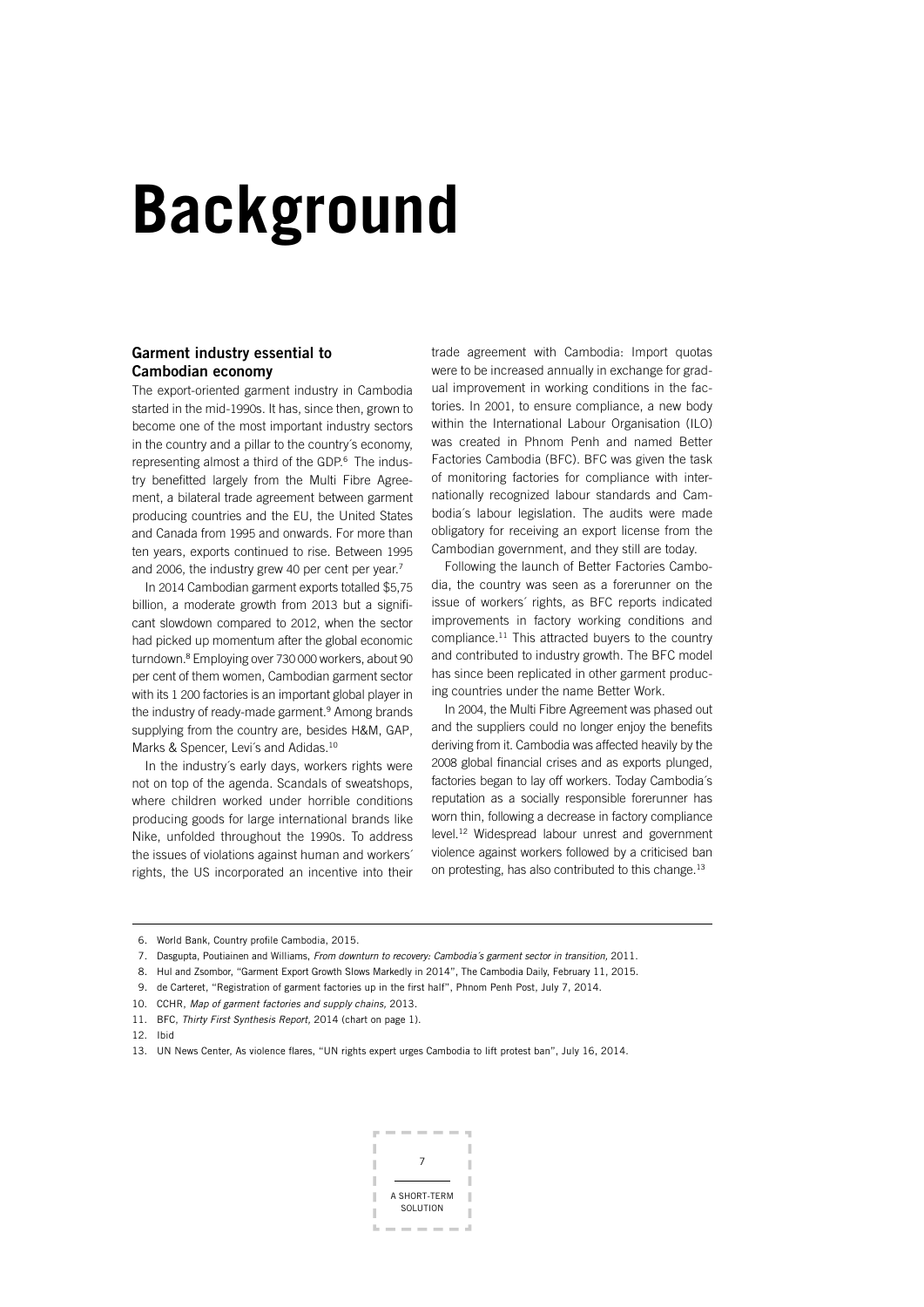Over the last years, Better Factories Cambodia has suffered criticism, as the working conditions in the Cambodian garment industry evidently remain highly inadequate. The critics, among them labour unions and labour rights groups, claim the BFC exercises a poor level of transparency as they stopped disclosing names of non-compliant factories in their reports. The program is also critizised for not putting enough pressure on the buyers.<sup>14</sup>

### Fixed duration contracts (FDCs)

The form of employing workers on a monthly, daily or even hourly basis is today commonly used to make up a permanent workforce in the Cambodian garment industry, through constant renewal of contracts. Since the phasing-out of global quotas, there has been an increase in the use of these contracts.15 Also the general length has changed over time, which could be connected to the global financial crises:

– In 2006 FDCs were normally [the length of] 1 year, then it changed to six months, then to three months. We don´t see any improvement on the issue, says Tola Moeun, Head of Labour Program at Community Legal Education Center with a long experience of advocacy on workers´ rights.

According to a 2009 study, only one out of 60 factories surveyed exclusively used permanent workers, while most of the remaining 59 factories either exclusively used FDCs or since 2005 employ all new workers on FDCs.16 When Yale Law School investigated this issue in 2011, they found only two factories in the country that had all of their workers on UDCs.<sup>17</sup> A study from 2013, the most recent one conducted, shows that nearly 80 per cent of the factories employ "most or all of their workers of FDCs".<sup>18</sup>

– The situation is the same today, says Tola Moeun.

According to Bent Gehrt, South East Asia field director for Workers Rights Consortium, WRC, the share of factories in compliance with the laws regulating FDCs might be as low as ten to 15 per cent.<sup>19</sup>

Today, three or six months seem to be the most common length of FDCs.<sup>20</sup>

### What does the law say?

There are two types of employment contracts in Cambodia: Fixed-duration contracts, FDCs, with an end-date and unlimited duration contracts, UDCs, for permanent positions. All workers enjoy equal rights according to the law, except in cases specifically stated.21 Article 67 of the Cambodian Labour Law regulates the scope and the use of FDCs and states a time limit for a period of multiple renewals:

The labour contract signed with one consent for a specific duration cannot be for a period longer than two years. It can be renewed one or more times, as long as the renewal does not surpass the maximum duration of two years.<sup>22</sup>

Unlike similar legislation in some of Cambodia´s competitor countries,<sup>23</sup> Article 67 does not restrict what kind of work can be performed under an FDC. This is, however, stated earlier in the Labour Law:

Regular workers are those who regularly perform a job on a permanent basis.

Casual workers are those who are contracted to:

- Perform a specific work that shall normally be completed within a short period of time.

- 22. Cambodian Labour Law, Article 67, 1997.
- 23. See for example Pakistan and Indonesia: Yale Law School, Tearing apart at the seams, 2011.



<sup>14.</sup> CCC, CLEC, Ten years of the Better Factories project, 2012.

<sup>15.</sup> Rossi, Luinstra and Pickles, Towards Better Work: Understanding Labour in Apparel Global Value Chains, 2014.

<sup>16.</sup> Arnold and Shih, "A Fair Model of Globalisation? Labour and Global Production in Cambodia", Journal of Contemporary Asia, August 2010.

<sup>17.</sup> Yale Law School, Tearing Apart at the Seams, 2011.

<sup>18.</sup> WRC, Update on Ongoing Abuse of Temporary Employment Contracts, 2014.

<sup>19.</sup> Fair Action interview with Bent Gehrt, August 25, 2015.

<sup>20.</sup> HRW, Work faster or get out, 2015.

<sup>21.</sup> Cambodian Labour Law, Article 10, 1997.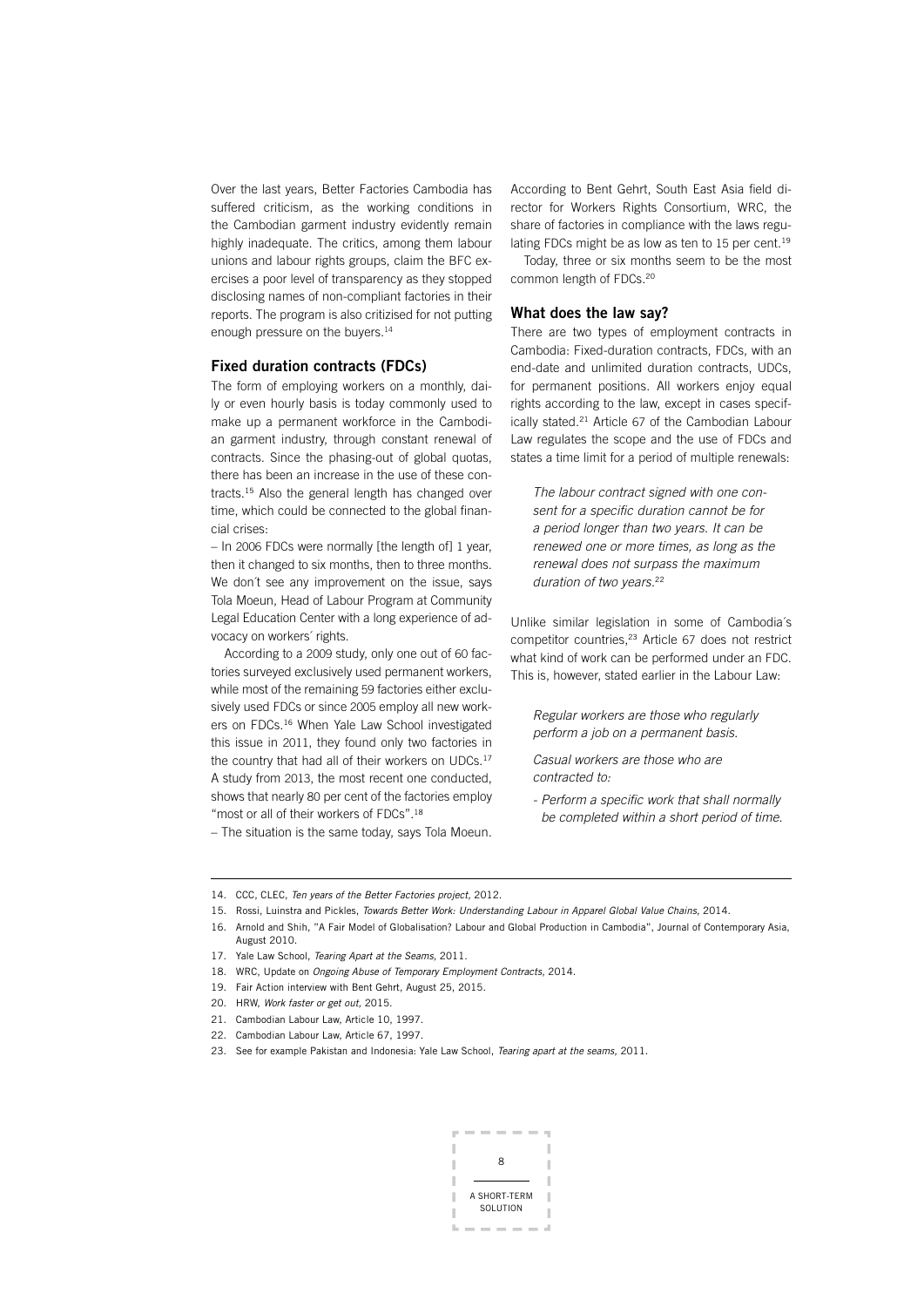### - Perform a work temporarily, intermittently and seasonally.<sup>24</sup>

The law also states that all violations of the rules connected to FDCs leads to the FDC becoming a UDC.

Despite the formulation in the Labour Law, affected parties have interpreted article 67 differently. In 2003 the Cambodian Arbitration Council, AC, was created and given the task of interpreting the law, resolving labour disputes on a collective level and creating jurisprudence. The Arbitration Council is an institution with quasi-judicial authority, supported by the government, unions and employers and is, contrary to the rest of the Cambodian judicial system, seen as independent and impartial. The AC awards can be binding, if both parties agree on it prior to the verdict. If binding awards are not implemented, it is potentially a criminal offence.

According to the council´s interpretation of the law, workers employed on consecutive FDCs for two years have the right to have their contract converted to a UDC. However, factory owners have failed to follow jurisprudence, despite their signing a Memorandum of Understanding<sup>25</sup> undertaking to treat all awards as binding.

An FDC worker is less protected by law than a UDC worker is, concerning termination of the employment contract and rights to employment benefits. For an FDC of less than six month, the law states no notice period. For an FDC of six months duration or more, notice has to be given by the employer only ten days before end of the contract, when the contract is not being renewed (15 days for an FDC of one year or more).<sup>26</sup> For a UDC worker, the notice period is between seven days and three months and during that period, the worker is allowed two days of paid leave per week to look for a new job.27 In addition, the Labour Law does not require the employer to justify a decision to not renew an FDC, but for terminating a UDC a justification is required. It is also less expensive to dismiss an FDC worker, as there are fewer financial penalties imposed on wrongfully determining an FDC than a UDC. 28

### There are three important differences in employment benefits for FDC and UDC workers:

### • Maternity leave:

The right to paid maternity leave and the protection against pregnancy discrimination is regulated in the Cambodian constitution:

A woman shall not lose her job because of pregnancy. Women shall have the right to take maternity leave with full pay and with no loss of seniority or other social benefits.<sup>29</sup>

Although these rights are clearly stated, the Cambodian Labour Law contradictory talks about right to maternity leave at half of the take-home wage for 90 days. The law also states that this is a right only for women who have had a minimum of one year of uninterrupted service at the enterprise<sup>30</sup>

### • Paid annual leave:

The right to paid leave is acquired after one year of employment.<sup>31</sup> However, the law also states that all workers are entitled to annual paid leave of one and a half working days per month of continuous service. These different formulations open up for different interpretations. There are arbitral decisions in favour of the workers, but in spite of that, workers on FDCs have more difficulty securing paid annual leave.<sup>32</sup>

- 26. Cambodian Labour Law, Article 73 A, 1997.
- 27. Cambodian Labour Law, Article 73 B, 1997.
- 28. Cambodian Labour Law, Article 73, 1997.
- 29. Cambodian Constitution, Article 46, 1997.
- 30. Cambodian Labour Law, Article 183, 1997.
- 31. Cambodian Labour Law, Article 167, 1997.
- 32. Yale Law School, Tearing Apart at the Seams. 2011.
	- 9 A SHORT-TERM **SOLUTION**

<sup>24.</sup> Cambodian Labour Law, Article 9, 1997.

<sup>25.</sup> See section 6 of this report.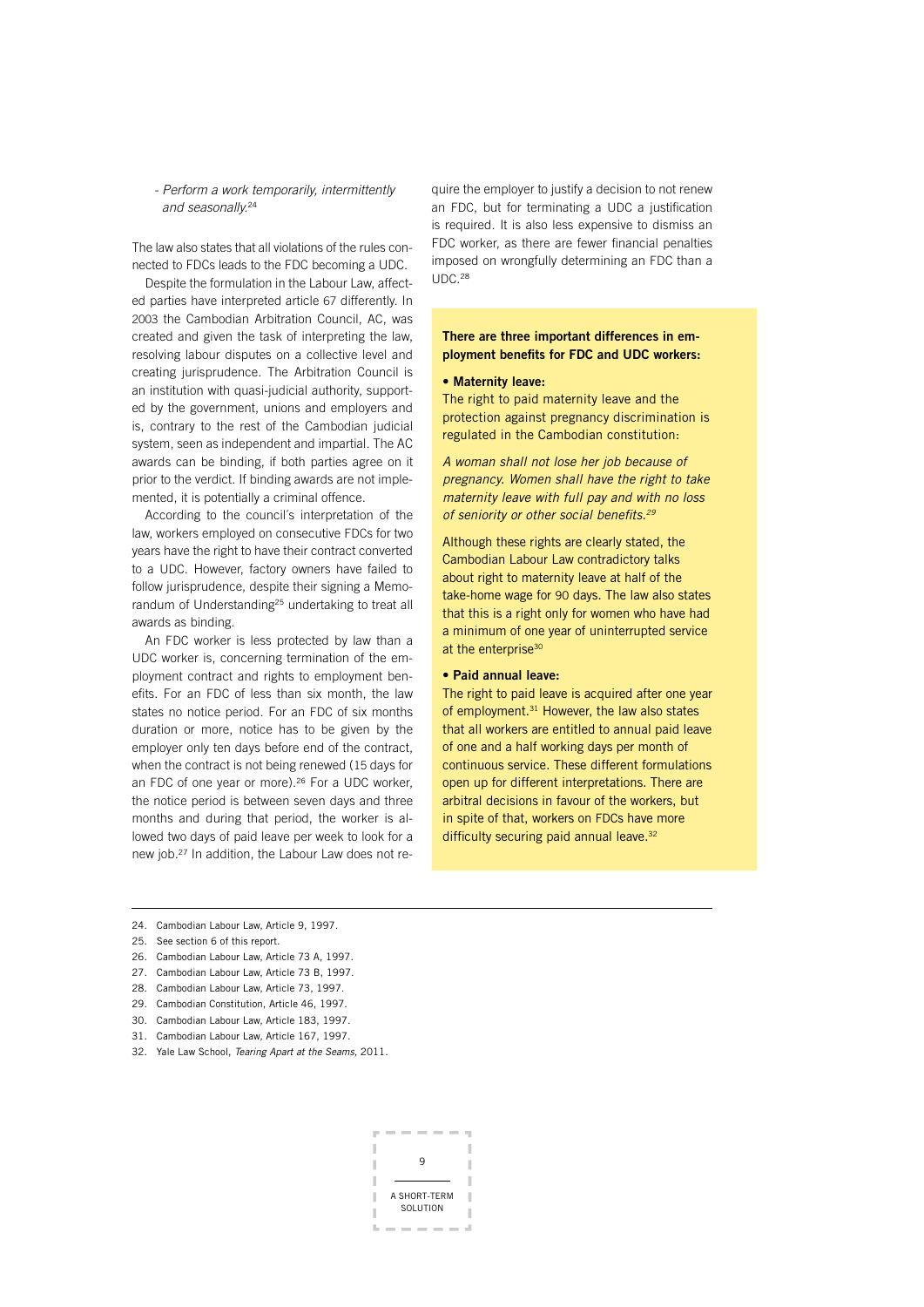### • Seniority bonus:

Having been employed for one year, workers get a seniority bonus of a two USD raise in monthly salary. Every year another USD is added, until a maximum of eleven USD is reached. However, workers who never reach the one-year limit will never begin climbing the seniority bonus ladder. The legislation regulating the payment of seniority bonuses does not describe how these bonuses can be paid to FDC workers whose contracts have been renewed for more than one year.<sup>33</sup> Add to this the

difficulties of proving seniority, in cases where workers do not possess an employment card, a copy of their contract or salary slip. In a 2009 study, 64 per cent of the workers interviewed said their employer did not give them a copy of their contract.34 According to H&M´s list of supplier compliance levels, available on their website, 15 per cent of their Far East supplier factories today fail in providing all workers employment contracts.35

In addition to the differences in employment benefits presented above, many of the rights that legally do apply to both UDC and FDC workers are seldom equally enjoyed in practice by both categories. Freedom of association, guaranteed by both the constitution and the Labour Law,<sup>36</sup> is one example of this, as shown both in recent studies and in Fair Action´s interviews. The main cause for these discrepancies is the ease with which employers can lay off FDC workers and the concern it creates for the employee when it comes to exercising his or her rights.

The Cambodian government has not taken a firm stance against illegal use of fixed-duration contracts.37 It has, on the contrary, considered amending the Labour Law to ease restrictions on the use of FDCs, but the suggested changes have not yet been made. Also GMAC, the factory owners´ organization, advocates a more relaxed legislation on FDCs and argues that factories, which use FDCs for the majority of their workers, are rare exceptions.<sup>38</sup> It has also been claimed that short-term contracts are es-

sential to factories for flexibility in times of economic downturn and to handle seasonal ordering peaks.<sup>39</sup> However, when Human Rights Watch examined how orders were placed in factories where workers were mainly employed on FDCs, the extensive use of FDCs was found also in factories with a consistent level of orders throughout the year.<sup>40</sup>

Lastly, Cambodia has a new Trade Union Law in the making. The latest public draft from May 2014 has been described as a step back for workers´ rights. IndustriAll and other stakeholders have criticized the draft for infringing freedom of association and for breaching ILO conventions.41 Among the suggested new regulations is one that gives the government powers to suspend a union if it fails to meet with government's approval.<sup>42</sup>

### International norms

According to the United Nations Guiding Principles on Business and Human Rights (UNGPs), corporations should identify and account for how they address

- 34. Nuon, Serrano and Xhafa, Women and gender issues in Trade unions in the Cambodian garment industry, 2011.
- 35. H&M, Supplier compliance levels in detail.
- 36. Cambodian Constitution, Article 37 and 42, 1997 and Cambodian Labour Law, Article 271 and 279, 1997.
- 37. HRW, Work faster or get out, 2015.
- 38. Koslovski and Kong, Workers Face Contract Woes, The Phnom Penh Post, August 11, 2014.
- 39. Yale Law School, Tearing Apart at the Seams, 2011.
- 40. HRW, Work faster or get out, 2015.
- 41. IndustriAll and ITUC letter to the prime minister of Cambodia, May 18, 2015.
- 42. LICHADO and CLEC, Cambodia's Draft Law on Unions of Enterprises, Legal Analysis, September, 2014.



<sup>33.</sup> Ministry of Social Affairs, Labour, Vocational Training and Youth, Notification 017/00, July 18, 2000.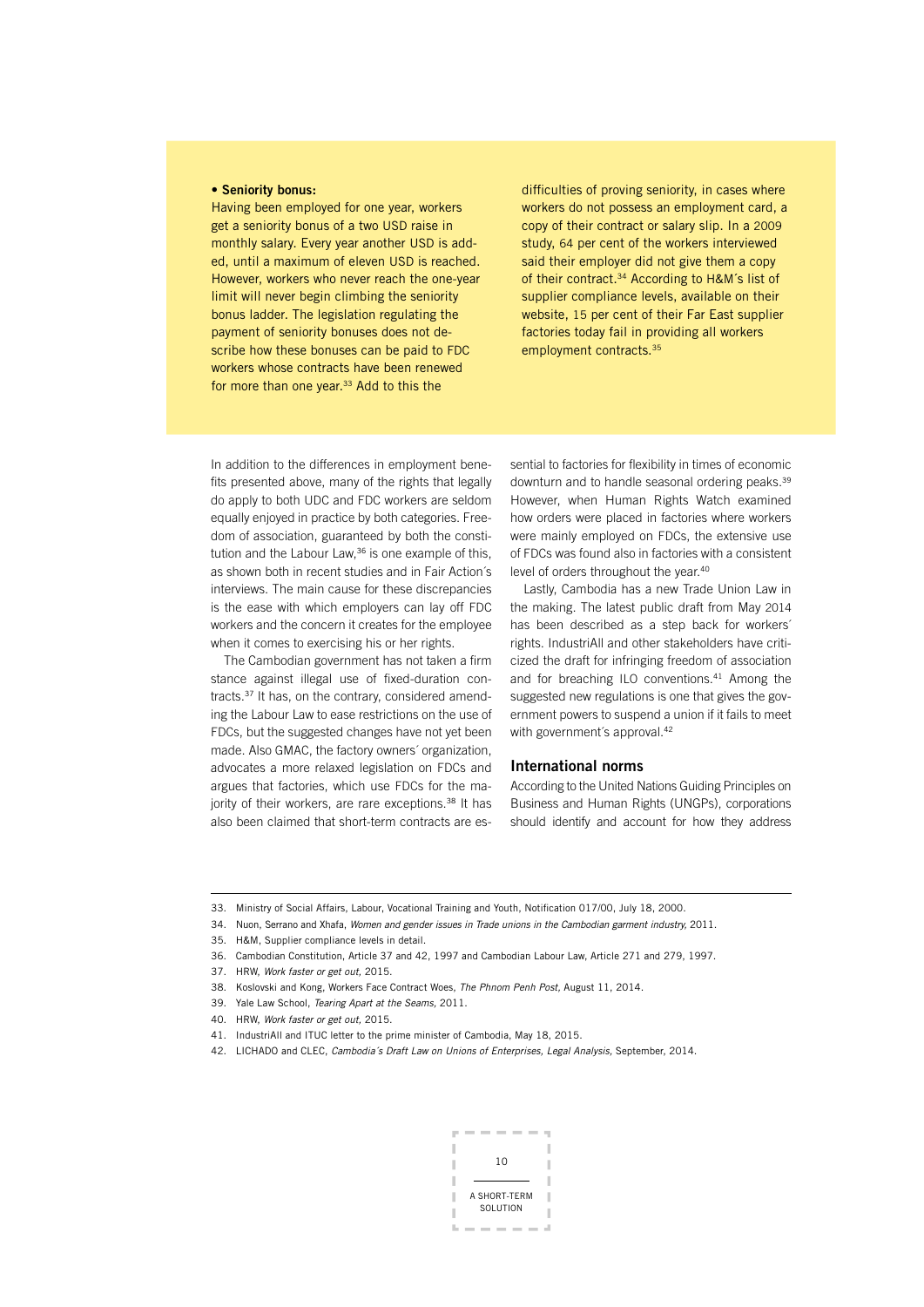the impacts they have on human rights. They should also prevent and mitigate adverse impact on human rights due to their business activity. This also includes situations where the adverse human rights impact is caused by an entity in the company's supply chain.

While the UNGPs set out the policies and processes companies need to have in place in order to address their impact on human rights, the standards of the International Labour Organization (ILO) and international human rights conventions establish the content of the workers rights that companies need to respect.

Non-discrimination is a crosscutting principle in international human rights law, and is part of all the major human rights conventions.<sup>43</sup> Non-discrimination is also the subject of one of ILO's eight Core conventions. These conventions cover the most fundamental workers' rights, according to the ILO. The convention 111 concerning Discrimination in Respect of Employment and Occupation defines discrimination as:

Any distinction, exclusion or preference made on the basis of race, colour, sex, religion, political opinion, national extraction or social origin, which has the effect of nullifying or impairing equality of opportunity or treatment in employment or occupation.

When contract non-renewal is used by the employer as a means to deprive workers of legally mandated and/or internationally recognized human rights based on for example gender or union affiliation, the principle of non-discrimination is violated.

In cases where contract non-renewal is targeted at employees who form or join a union, or who exercise their right to strike, a number of international human rights for workers are impacted. As a minimum, the following rights are at stake:

- The rights to freedom of association and collective bargaining: ILO conventions 87 and 98.
- The rights to freedom of opinion and expression: International Covenant on Civil and Political Rights, article 19.
- The right to freedom of association: International Covenant on Civil and Political Rights, article 22.
- The right to form trade unions and join a trade union and the right to strike: International Covenant on Economic, Social, and Cultural Rights, article 8.

Contract non-renewal may also be used as a means for the employer to avoid providing benefits such as (paid) maternity leave. Discrimination of women due to their gender or reproductive status may infringe, as a minimum, on the following rights:

- The rights of protection of the family and the right to marry: International Covenant on Civil and Political Rights, article 23.
- The right to just and favourable conditions of work: International Covenant on Economic, Social, and Cultural Rights, article 7.
- The right to social security, including social insurance: International Covenant on Economic, Social, and Cultural Rights, article 9.
- The right to a family life: International Covenant on Economic, Social, and Cultural Rights, article 10.

Finally, it is also worth noting that the ILO has specifically regulated the use of fixed-duration contracts for long-term employment in guideline no. 166:

Adequate safeguards should be provided against recourse to contracts of employment for a specified period of time the aim of which is to avoid the protection resulting from the Termination of Employment Convention, 1982, and this Recommendation.

Guideline no. 166 is a supplement to the ILO convention 158, the Termination of Employment Convention, which has not been ratified by Cambodia and is therefore not legally binding. But as Cambodia is a member of the ILO, the country should strive towards implementing the standards set up by the organization.

43. See for example International Covenant on Economic, Social and Cultural Rights (Article 2) and International Covenant on Civil and Political Rights (Article 2).

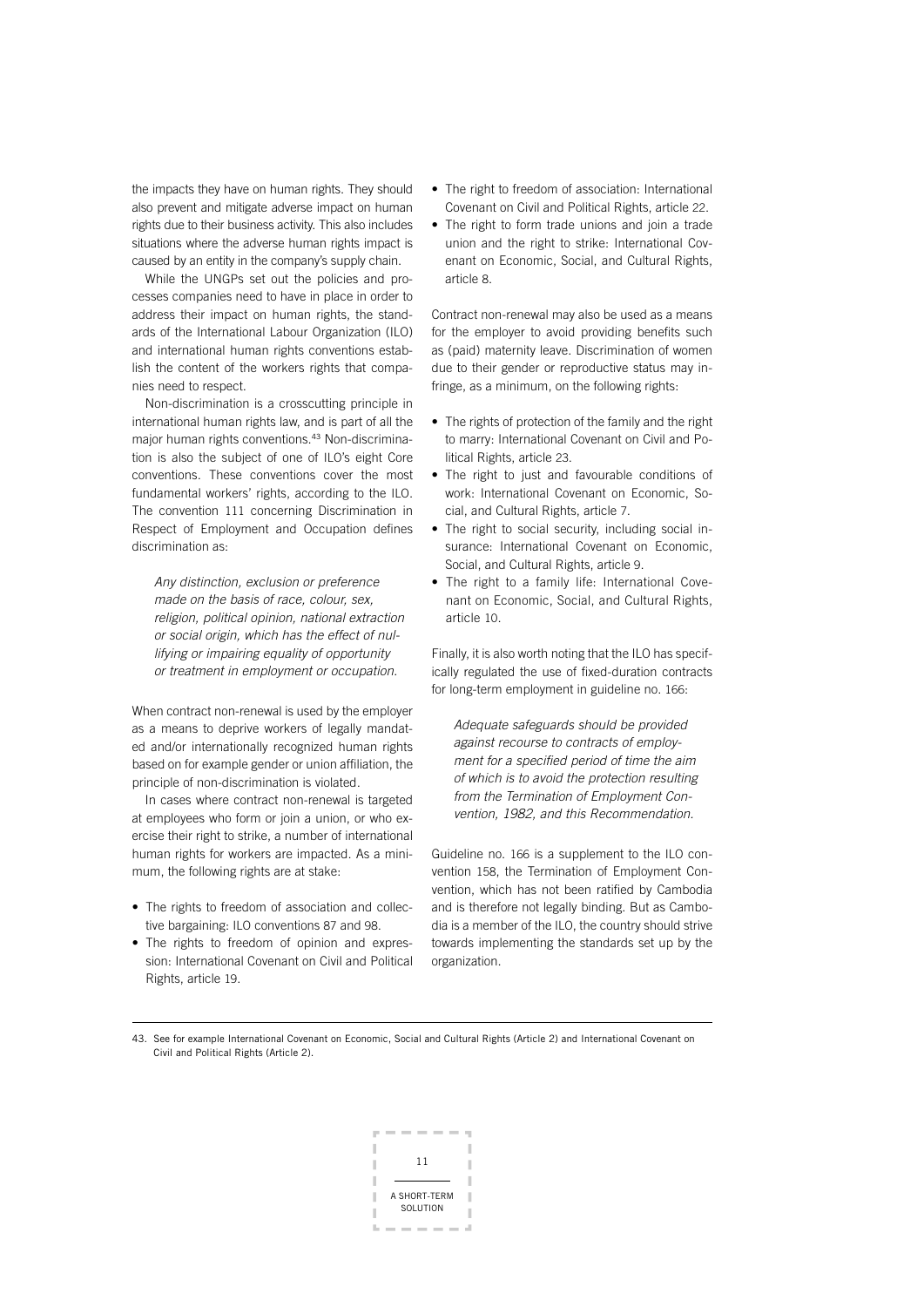### H&M Code of conduct

The practice of building a permanent workforce using constantly renewed FDCs is a breach of H&M´s code of conduct:

Our general rule is that all our suppliers and other business partners must, in all their activities, follow the national laws in the countries in which they operate.<sup>44</sup>

According to an estimate by the company, one third of their supplier factories in Cambodia today employ a majority of their workers on FDCs.<sup>45</sup>

Short-term employment is not specifically mentioned in H&M´s code of conduct. But in the company´s supplier guidance, a non-public document to help suppliers interpret the code of conduct, restrictions on FDCs are mentioned briefly:

Short-term contracts may not be used as a measure to deprive workers of social benefits.<sup>46</sup>

No more detail on how the suppliers should interpret and operationalize this obligation is provided.

As a comparison, it is worth noting that the sports brand Nike identifies a production line made up of more than 15 per cent temporary workers as an excessive use of FDCs and states, in it´s code guidance, that FDCs should

[..] only be used to meet seasonal work or peak season production or to fill short-term vacancies or staffing needs of less than one year" 47

Fair Action asked Lars-Åke Bergqvist, global code of conduct coordinator at H&M, why the company chose to omit the issue of FDCs in their code. This is due to FDCs being a problem mainly in one specific sourcing country and therefore it is not necessary to mention in the code, he argued.<sup>48</sup>



<sup>44.</sup> H&M, Code of conduct, 2010.

- 46. Extract from H&M Supplier guidance through email conversation between Lars-Åke Bergqvist and Fair Action, August 7, 2015 (company not willing to provide document in its entirety).
- 47. Nike Code Leadership Standard, 2010.
- 



<sup>45.</sup> Fair Action interview with Lars-Åke Bergqvist, Global code of conduct coordinator H&M, June 25, 2015.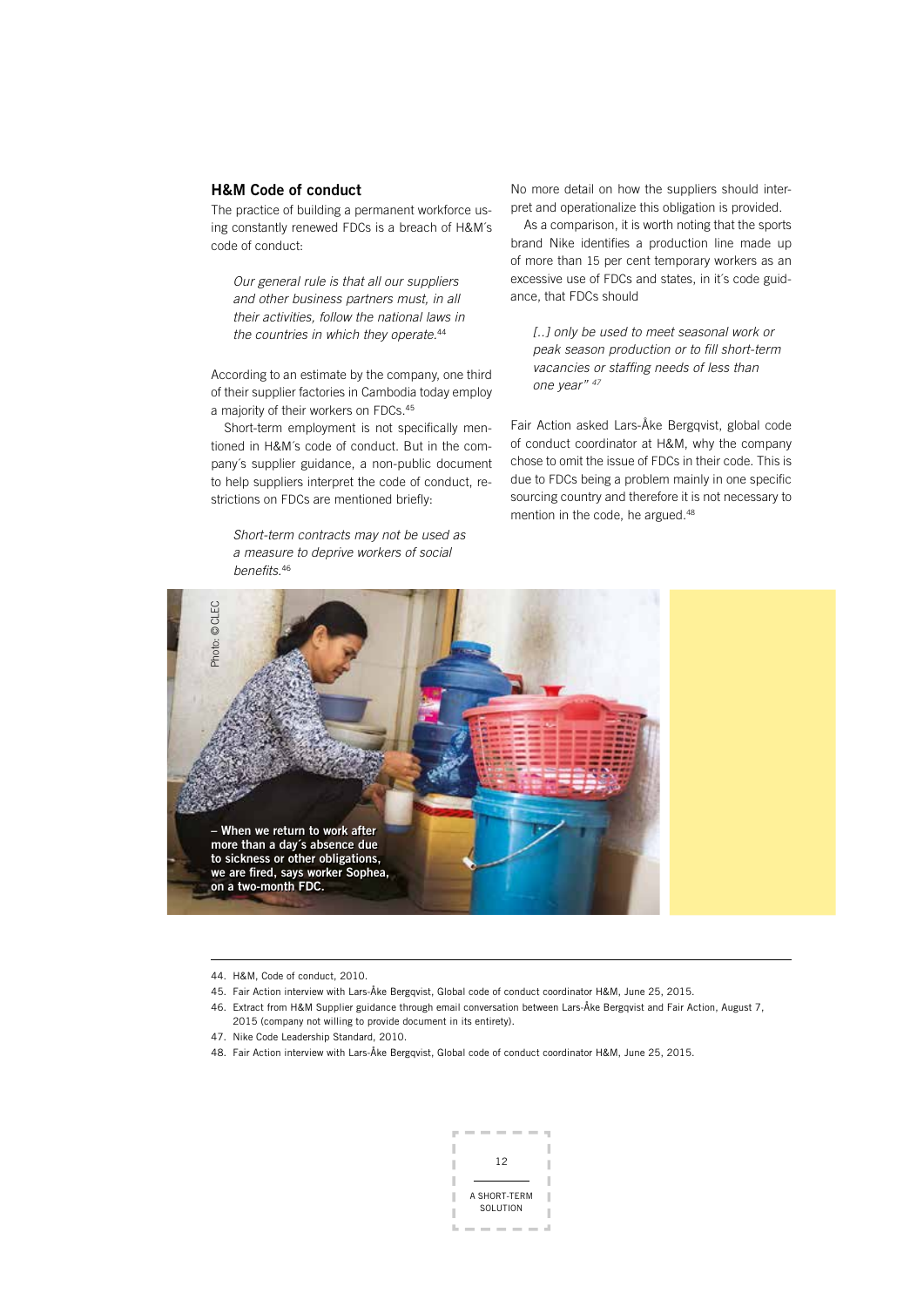### **Workers' voices**

### "If they feel happy, the contract is renewed. If they feel unhappy, the contract is not renewed. We cannot protest"

The pictures painted by workers interviewed for this study bear great similarity to those in previous reports on the issue: FDC workers are treated differently than UDC workers in terms of freedom to exercise rights established by Cambodian Labour Law and international norms. Workers testify to a widespread and continuous fear of not having their contract renewed upon trying to exercise a right, particularly at one of the three H&M supplier factories, where the entire workforce allegedly was employed on FDCs at the time of the interviews.

At another factory, a mass transition from FDCs to UDCs had taken place following union pressure. According to the workers, however, that was only a temporary change of course by the employer. Workers who now reach the two-year limit of short-term employment do not necessarily have their contracts converted to UDCs, which would be in line with the law and the Arbitration Council´s interpretation of it.

### Job security

– I worked very hard and never took a day off, because I was concerned my contract would not be renewed, says worker Sokny, 44 years old, who recently got dismissed from her position on a fixed-duration contract consecutively renewed over a five-year period.

The built-in lack of job security is the core issue in the widespread use of FDCs and what paves the way for other violations of rights. When employment is constantly renewed, it is also easily terminated.

**– I worked very hard and never took a day off, because I was concerned my contract would not be renewed, says worker Sokny, 44 years old, who recently got dismissed from her position on a fixed-duration contract consecutively renewed over a fiveyear period.**

– I was so happy every time the contract was renewed. However, when the contract was one month to come to an end, we started to worry about it, says Sokny.

Making it difficult to plan ahead, the precarious work situation under FDCs also render it impossible for workers to get a stable financial situation for themselves and their families.

According to the secretary general of GMAC,<sup>49</sup> as well as H&M's Global code of conduct coordinator,<sup>50</sup> plenty of workers prefer FDCs to UDCs because of the severance payment being paid at the end of each work period. A severance payment is an additional five per cent of the salary allowed FDC workers as a compensation for the absence of seniority bonus scheme connected to this form of employment. Contrary to these claims, workers and unions describe a situation where the type of contract used is never a choice of the worker.<sup>51</sup>

– We all want long-term contracts, but we do not protest. We are afraid that we will be sacked, says worker Sophea, 36, employed at a factory where all workers are on two-months FDCs.

50. Fair Action Interview with Lars-Åke Bergqvist, June 25, 2015.

<sup>51.</sup> Yale Law School, Tearing apart at the Seams, 2011.



<sup>49.</sup> HRW, Work faster or get out, 2015.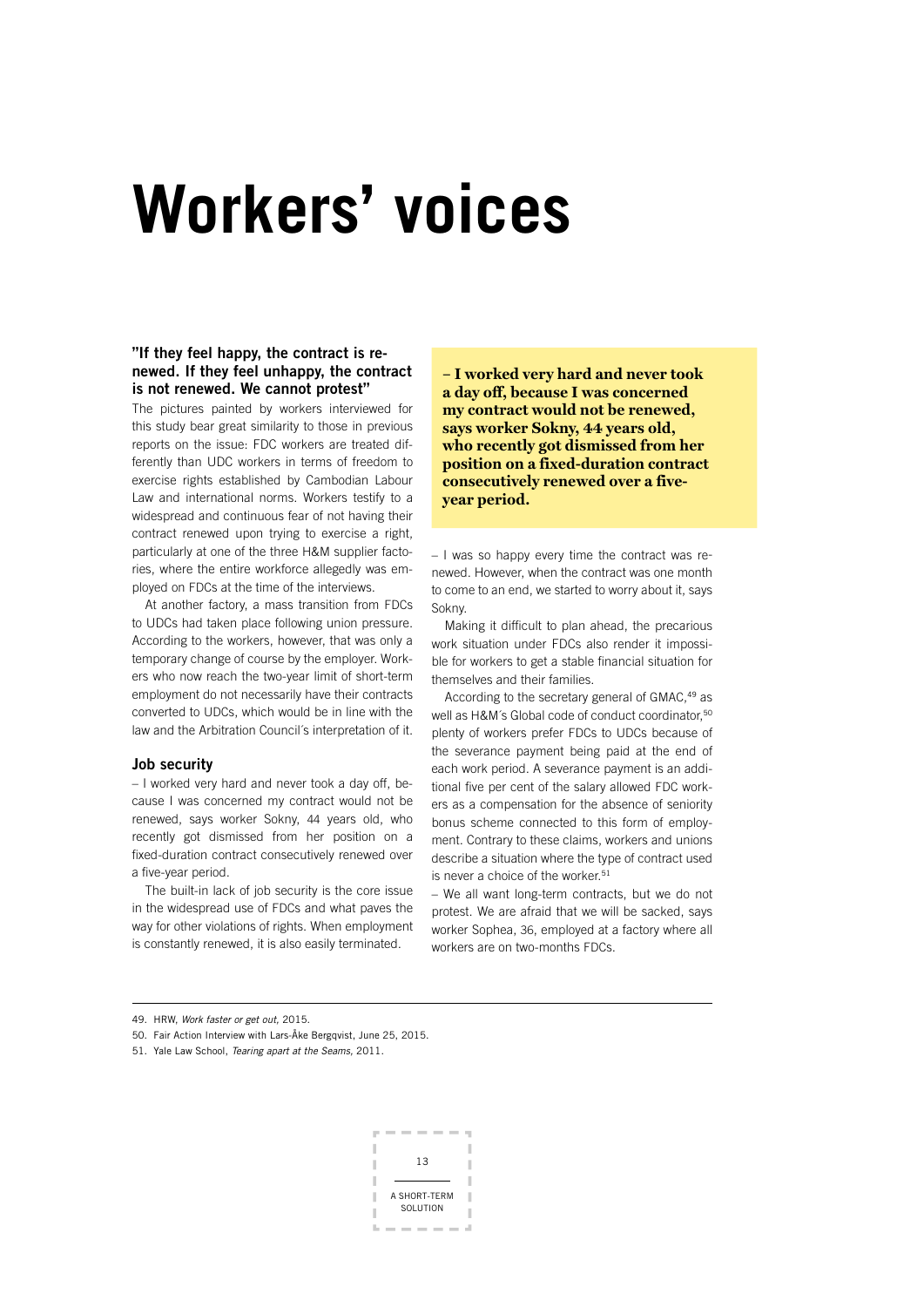– As workers, we were not given the option to choose the type of contract when we started the job. The factory managers gave workers fixed-duration contracts, renewable every three months, says worker Chantrea, 32.

Better Factories Cambodia, BFC, had until recently a strict view in their factory audits on the issue of FDC use and marked a factory as non-compliant if any workers had worked for longer than two years without being converted to a UDC. However, starting 2014, BFC relaxed its stance on FDC use and now also accepts factories where workers have signed an agreement to continue on FDCs for longer than two years, as compliant.<sup>52</sup> This, consequently, increased the numbers of factories marked as compliant with the two-year rule from 67 per cent in BFC´s 2013-2014 report to 73 per cent in their 2014-2015 report.<sup>53</sup> Worth noting is that this view contradicts the Labour Law, which states that an agreement can never overrule the legislation.<sup>54</sup>

Rare cases where workers seem to voluntarily choose FDCs are likely explained by:

- Desperation as a result of immediate lack of financial means, as the minimum wage in Cambodia is below living wage.<sup>55</sup> Workers simply need cash sooner rather than later and agreeing to a short-term contract could give them that.
- Fear of a factory closedown, where UDC workers are denied their indemnity accumulated during years of service.
- Poor understanding of the difference between a UDC and an FDC. According to a report from Yale Law School, factory managers even try to lure workers into converting their UDCs to FDCs, using the five per cent severance payment as bait.<sup>56</sup>

– There have been many UDC workers who have been paid and restarted their work as new workers with three months FDC, worker Chantrea tells Fair Action´s researchers.

According to Bent Gehrt, WRC, there are also cases where workers have been offered cash settlements by the factories to agree on converting a permanent contract to an FDC:

– It gives workers a rare opportunity to get a large portion of cash in hand. Given that it is impossible for the workers to save any money out of their low wages, it is difficult for them to turn down such an opportunity. While this explains why the workers agree to such conversions, it doesn't make these contract conversion legal. In that sense the conversions of the contracts are just another example of how low wages lead to abuses of the law, he says.

### Overtime

Facing the risk of being laid off, FDC workers, in practice, lack the option to decline extra working hours.

– I was not forced to work overtime, but I felt I was forced, as I was afraid the factory would take revenge and not renew my contract [if I didn´t], says worker Sokny.

Excessive overtime is a rule rather than an exception in Cambodian garment sector. Despite the Labour Law stating overtime should always be voluntarily and never exceed 12 hours per week, research shows that this is very often not complied with. 94 per cent, almost all, factories monitored by Better Factories Cambodia between May 2013 and April 2014 violated the regulations on exceptional overtime.57 One in three factories also exercised involuntary and excessive overtime on Sundays, resulting in a workweek without a legally required day of rest. The share of factories violating this right has increased in recent years.

– Anyone who doesn´t work overtime will be fired because the contract is ended. You are not allowed to renew, says worker Sophea, 36 employed at a factory where all workers have FDCs.

– When there are many orders, we work until 10 [in the evening], and sometimes until dawn, says workers Sotear, 32, on an FDC.

52. Fair Action mail conversation with BFC, September 8, 2015.

53. ILO-BFC, Thirty Second Synthesis Report, 2015.

<sup>57.</sup> ILO-BFC, Thirty Second Synthesis Report, 2015.



<sup>54.</sup> Cambodian Labour Law, article 13.

<sup>55.</sup> Asia Floor Wage: Living wage versus minimum wage, 2013.

<sup>56.</sup> Yale Law School, Tearing apart at the Seams, 2011.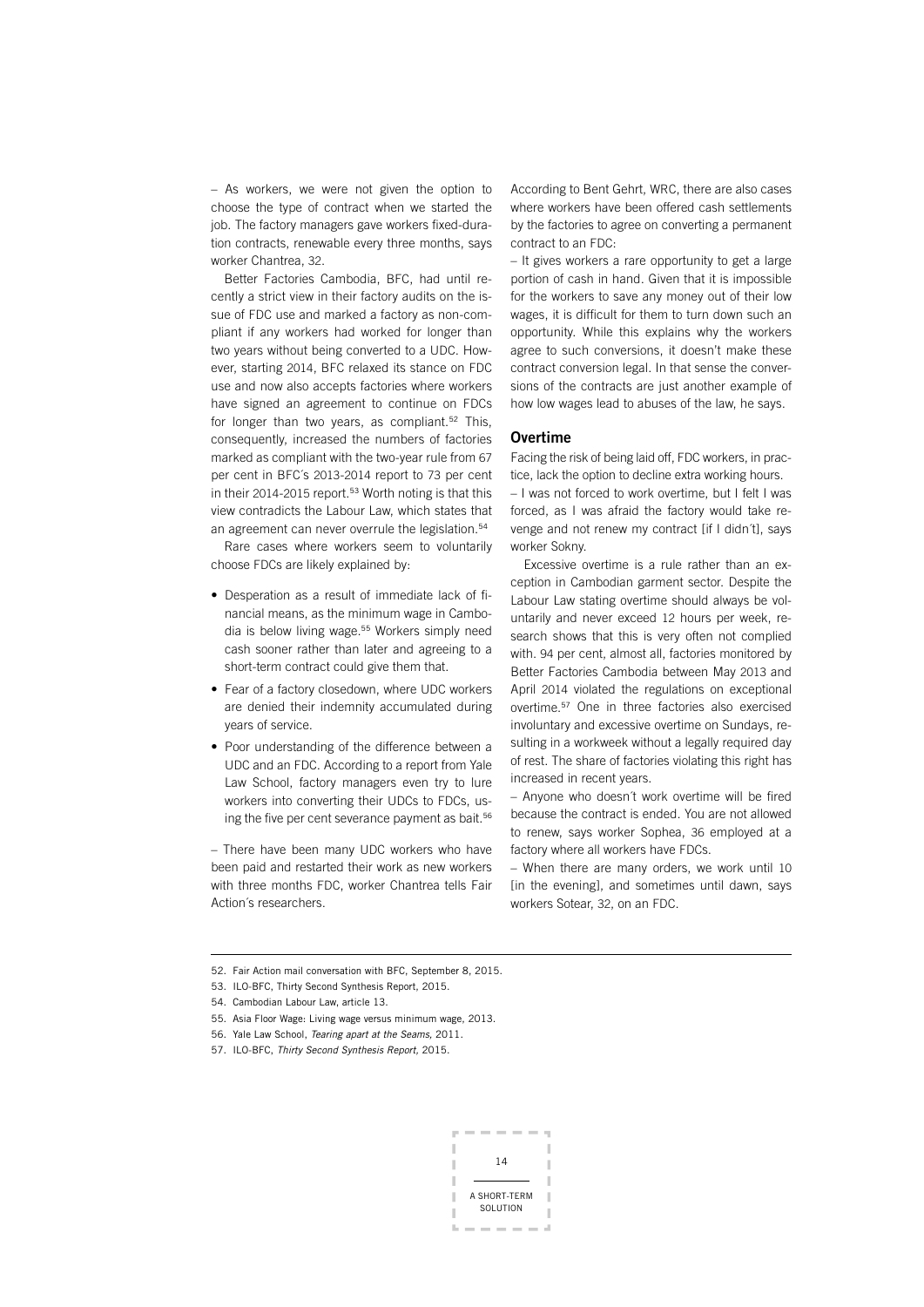

Workers interviewed for this study also give examples of actual forced overtime. FDC workers were, unlike those employed on UDCs, prevented from leaving the factory premises by factory management or pro-management (yellow) union representatives.

– The factory is afraid of forcing us UDC workers to work overtime, says Chantrea.

Bent Gehrt, WRC, elaborates:

– Given the widespread use of FDCs in Cambodia, there is no such thing as voluntary overtime today.

### Sick leave and health

As many reports indicate, health problems are widespread throughout Cambodian garment sector, many of which can be linked to the use of shortterm employment.

– I had to work hard even though I was sick. I used to have bronchitis throughout 2011 and 2012. I didn´t ask for sick leave because I was afraid that my contract would not be renewed. I felt I couldn´t walk to the factory. I had to ask for a lift by [colleagues on] motorbikes, says 45-year old worker Naly.

In recent years, Cambodian garment factories have seen a significant number of mass fainting. The cause of workers fainting is disputed but dehydration, as a result of workers not drinking enough during the workday, has been presented as one plausible reason.<sup>58</sup> In addition to this, heat levels are above legal limit in seven out of ten factories.<sup>59</sup>

– I tried very hard to get the job done without going to the restroom. I was afraid that I would get fewer pieces completed and not meet the quota for mini-

58. CCC, CLEC, Ten years of the Better Factories project, 2012.

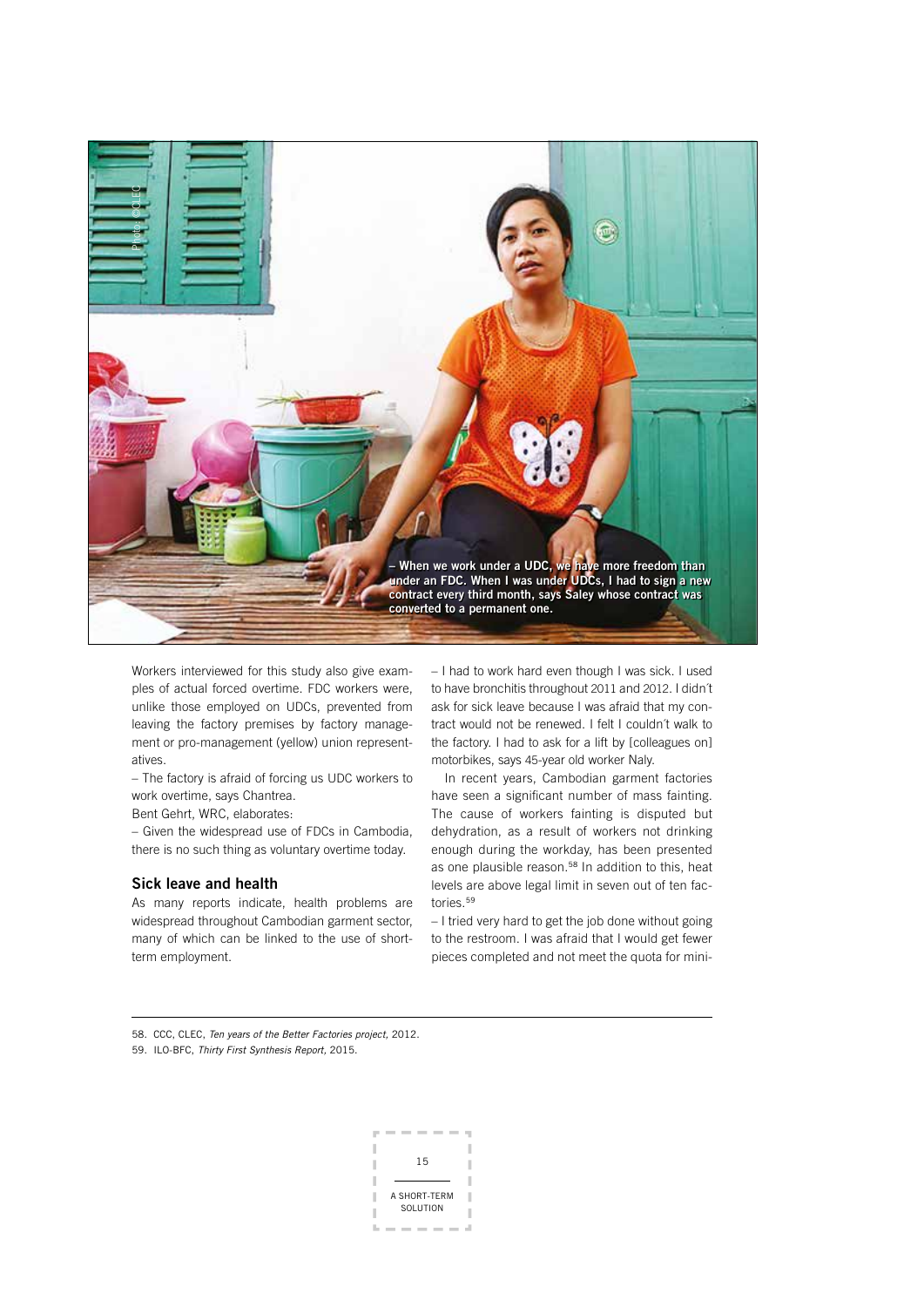mum wage and that the company would not renew my contract, worker Kannitha says.

Reports show that possibilities to take breaks during the workday are so limited that workers sometimes go an entire day without using the restroom. Human Rights Watch quotes a worker:

Workers are not allowed to go to the toilet. Sometimes they don't even allow us to drink water. And I am scared so I don't take a break. If I take a break then clothes will pile up on my desk. Depending on the design, I will have 30 or 50 pieces of clothing piled on my desk within five minutes. And then the manager will see it and say I am not a fast worker. They will point to the others who have not taken breaks and say: "If they have two hands and two legs and can sit here and work, why can't you?"<sup>60</sup>

A number of health problems can arise as a result of heavy restroom restrictions, like stomach problems, urinary infection and issues connected to reproduction, such as vaginal infections as menstruating workers can't take care of their personal hygiene properly.<sup>61</sup>  $-$  Sometimes they [FDC workers] just coin<sup>62</sup> their bodies and sometimes they faint while working. They do not ask for sick leave because they fear the company will not renew their contract, says worker Mina, 30 years old.

All workers, regardless of their form of employment, have the legal right to paid sick leave although this right is largely inaccessible to FDC workers: – I didn´t ask for sick leave, because I was afraid that my contract would not be renewed, says worker Naly.

FDC workers are also less likely to use their legally mandated right to annual leave of the same reason: – When we return to work after more than a day´s absence due to sickness or other obligations, we are fired, says worker Sophea.

### Maternity leave and benefits

By rejecting to renew a pregnant worker´s FDC, but employ the same worker on a new contract some months later, factories manage to circumvent legislation and avoid paying salary during maternity leave.

– They [FDC workers] can take three months maternity leave without pay and there is no time for breast-feeding, says worker Sotear.

– The company extends their contract when their existing contract ends. However, if they have been working for less than two years, they won´t get the 50 per cent of the allowance, worker Saley says.

A key issue here is how factories calculate the one-year uninterrupted service time that is legally required for a worker to have the right to maternity leave allowance. Factories are not obliged by law to provide paid maternity leave when there has been a break in between FDCs.<sup>63</sup>

In addition to the denial of maternity benefits, female workers can be subjected to pregnancy pre-screenings before signing a contract, although this is prohibited by law and ILO convention 183 on Maternity Protection.64 According to an ILO report from 2013, the Arbitration Council has done little to protect pregnant workers from dismissal or non-renewal of their contracts and put the burden of proof on the workers rather than on the employer.<sup>65</sup> ILO suggests a clarification of the law:

A clear prohibition of pregnancy discrimination and the shift of the burden of proof to employers, in accordance with the ILO Convention No. 183 would better protect workers. Employers who terminate a pregnant worker should have to demonstrate that the worker's pregnancy was not a factor in the decision by documenting specific complaints against the worker and showing that the worker had been warned that she must address these complaints.<sup>66</sup>

66. Ibid.



<sup>60.</sup> HRW, Work faster or get out, 2015.

<sup>61.</sup> House, Mahon and Cavill, Sue (WaterAid), Menstrual Hygiene Matters, 2012.

<sup>62.</sup> Traditional Khmer medicine where the skin is scratched by a coin, inflicting an inner bleeding believed to adjust the body temperature and make the coined person recover from disease.

<sup>63.</sup> ILO, Practical Challenges for maternity protection in the Cambodian garment industry, 2012.

<sup>64.</sup> Ibid.

<sup>65.</sup> Ibid.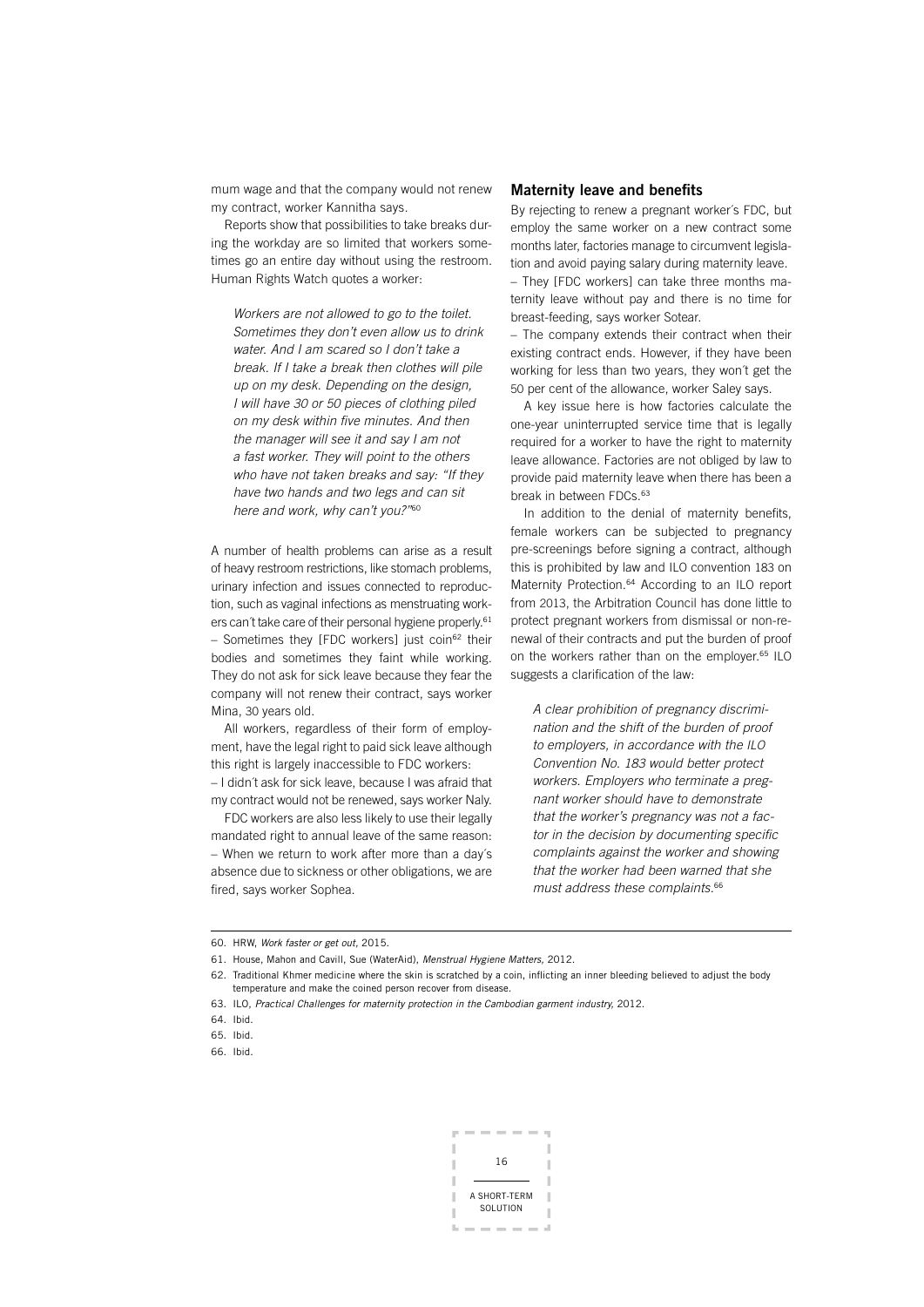One of the H&M factories from which Fair Action interviewed workers, however, allegedly offers maternity leave for the short-term workers.

### Wages and bonuses

Discontented with wage levels, Cambodian garment workers have taken to the streets. In the last couple of years in industry-wide strikes, workers have demanded pay-raises. They refer to a report by a tripartite government-constituted task force, estimating a living wage in Cambodia to fall between \$157 and \$177. <sup>67</sup> Asia Floor Wage, an alliance of unions and NGOs, has estimated the living wage in Cambodia to about \$30068. The minimum wage in Cambo-

**– When we return to work after more than a day´s absence due to sickness or other obligations, we are fired, says worker Sophea.**

dia is today \$128. Taking into account the fact that people in rural areas of the country to a large extent live off of remittance from relatives working in manufacturing, this issue becomes even more serious. – After remittance, there was very little left for me. Therefore, I had to get a loan before the next salary, says worker Sokny.

The problem of insufficiently low salaries in the Cambodian garment industry affects both UDC and FDC workers. But a worker employed on short-term is not in a position to demand a rise:

– When I was under the three months FDC, it was difficult to protest or even to become a member of a union, says worker Naly.

With infringed possibility to form a union – the most fundamental element of collective bargaining and to strike – FDC workers are left with few means to peacefully strive for higher salaries.

– Protesting very often is also a reason for termination, says worker Saley.

Furthermore, minimum wage regulations have for years been less well enforced for FDC workers, despite minimum wage applying equally to both categories of employees according to the law.<sup>69</sup> Since May 2014 BFC has, however, reported an increase in compliance on this issue.<sup>70</sup>

### Freedom of association

In an overall hostile environment for trade union activity, FDC workers face additional barriers to unionizing and joining unions, due to the nature of their employment.

– I was demanded [by other workers] to form a union here, but they [factory management] were aware of this and my job was suspended for five months, says worker Sophea, employed on a two moths FDC in a factory where all workers are on FDCs.

It is illegal for employers to refuse renewal of a contract because a worker has engaged in union activ-

**– Anyone who doesn´t work overtime will be fired because the contract is ended. You are not allowed to renew, says worker Sophea, 36 employed at a factory where all workers have FDCs.**

ity.71 However, anti-union discrimination is difficult to prove.72 When Sophea was able to return to work, following assistance from a national union, she was placed in a room where her colleagues were unable to reach her.

– The factory is afraid that the workers will complain to me and ask me to seek a solution for them, she says.

According to a Human Rights Watch series of interviews with independent Cambodian union federations, the increased use of FDCs has made

- 68. Asia Floor Wage: Living wage versus minimum wage, 2013.
- 69. ILO-BFC, Thirty First Synthesis Report, 2014.
- 70. ILO-BFC, Thirty Second Synthesis Report, 2015.
- 71. Cambodian Labour Law, Article 279, 1997.

72. Yale Law School, Tearing Apart at the Seams, 2011.



<sup>67.</sup> HRW, Work Faster or Get Out, 2015.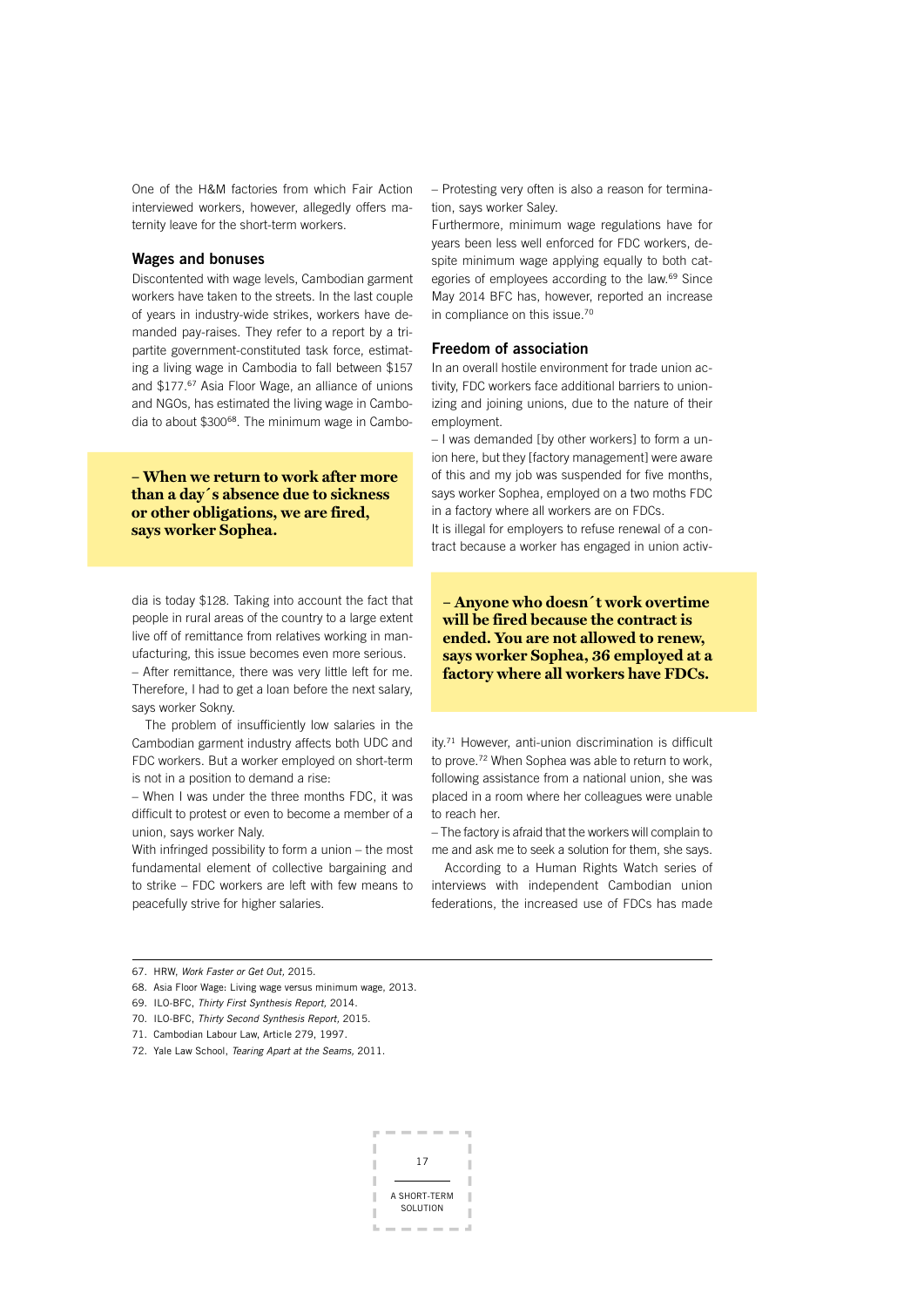it more difficult for them to meet workers and organize within factories. The same report also shows that a significant number of factories investigated by HRW allegedly use non-renewal of FDCs to try to stop workers from union participation and unionizing.73 In factories where the entire workforce is employed on FDCs, this potentially has extensive implications on the right to free association. The percentage of factories in non-compliance with the fundamental right to free association has shown an increase in recent years.74 A 2014 BFC report shows that almost a third of the 362s factories surveyed during the period had no unions.<sup>75</sup>

– We are afraid to approach the union. Now there is no workers´ representative, says worker Sokny, recently laid off from her FDC employment.

Naturally, this has implications on the workers´ chance to act upon mistreatment and seek redress:

– When there was a problem, no one could assist us in seeking resolution. We had to help ourselves, says Sokny.

According to H&M, 90 per cent of their Cambodian suppliers have union presence.76 However, H&M does not routinely investigate whether the union or unions present at the factory are independent or not. Figures from 2013 indicate that only a handful of the Cambodia´s then 63 garment trade union federations were independent and the rest were seen as pro-management and pro-government, so called yellow unions.77 Yellow unions not only can stall the improvement of workers rights, they can have an adverse effect on them, actually obstructing improvement. <sup>78</sup>



<sup>73.</sup> HRW, Work Faster or Get Out, 2015.

<sup>74.</sup> ILO-BFC, Thirty Second Synthesis Report, 2015.

<sup>75.</sup> ILO-BFC, Thirty First Synthesis Report, 2014.

<sup>76.</sup> Fair Action mail conversation with Maritha Lorentzon, Global CoC coordinator, H&M, September 3, 2015.

<sup>77.</sup> HRW, Work faster or get out, 2015.

<sup>78.</sup> Yale, Tearing apart at the seams, 2011 (p. 56)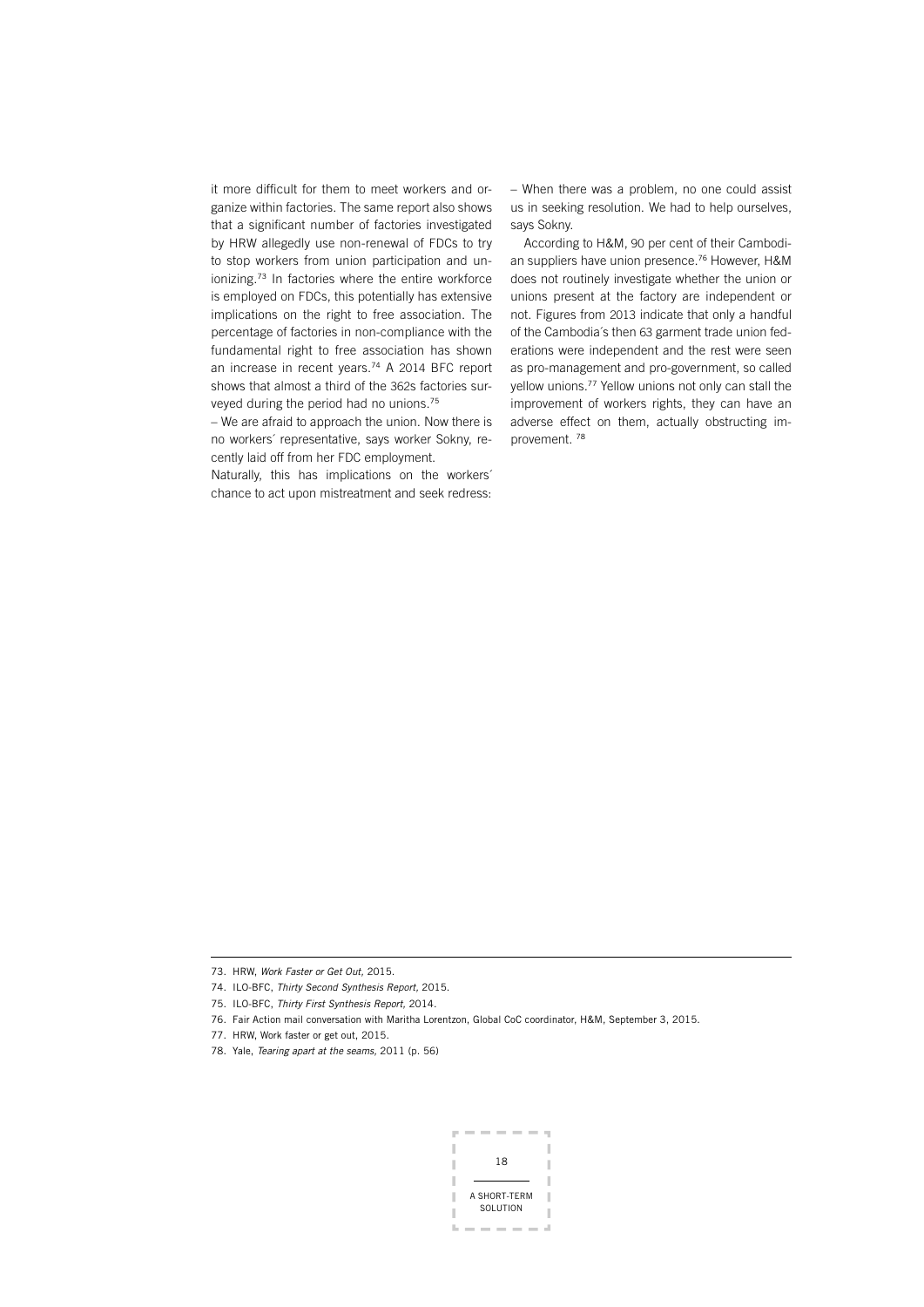# **What has been done so far?**

In 2012, a number of actors in the Cambodian garment industry – NGOs, unions and the GMAC – signed a Memorandum of Understanding agreeing on a list of issues to be addressed.79 All signatories agreed to participate in a government led working group to investigate the matter of FDC use and to jointly come up with a solution. However, according to Dave Welsh, the former country directory of Washington based NGO Solidarity Center who were deeply involved in the work with the MoU, neither the Cambodian government nor GMAC took any measures following the signing.<sup>80</sup> In the same MoU, GMAC also agreed that their members acknowledge all Arbitration Council awards as binding and act accordingly. This MoU expired in October 2014 and a new one has not been signed.

In February 2015 H&M initiated a project to reduce the use of fixed duration contracts in their supplier factories. The company allegedly mapped the occurrence of FDCs and the instances of illegal use; however, they do not want to disclose any results from the mapping.

In three bullet points, H&M describes their plan:

• Drive industry change through engagement with other brands; Arbitration Council Foundation, GMAC, Ministry of Labour, International Unions and Cambodian Union Federations.

- Demand that by the end of 2015, all factories with workers on FDCs for more than two years should have an action plan in place for conversion to UDCs.
- Support the suppliers in this process by providing assistance to factory management and working together with trade unions and management to ensure a well-functioning dialogue with employees.<sup>81</sup>

H&M incorporated checks on the use of FDCs into their supplier factory audit scheme in early 2015.

– If we find more than one worker whose contract has not been converted from an FDC to a UDC after more than two years of service, we mark it as a violation and require the factory management to set up a correction plan, says Lars-Åke Bergqvist, global code of conduct coordinator at H&M.

But by auditing compliance with the two-year rule only, H&M overlooks the other form of illegal FDC use where FDC workers, within these two years, perform non-temporary tasks.

H&M also plans a training program to educate local union representatives and factory management on the advantages of UDC employment, which, according to the company, is not fully understood by workers today. However, as of the date for this report, the company has no plan to incorporate FDC restrictions into their code of conduct.<sup>82</sup>

82. Fair Action interview with Lars-Åke Bergqvist, June 25, 2015.



<sup>79.</sup> WRC, Update on On-going Abuse of Temporary Employment Contracts, appendix H, 2014

<sup>80.</sup> Mail conversation between Fair Action and Dave Welsh, June 3, 2015.

<sup>81.</sup> H&M, H&M Fair Living Wage Strategy Update Half Year 2015, 2015.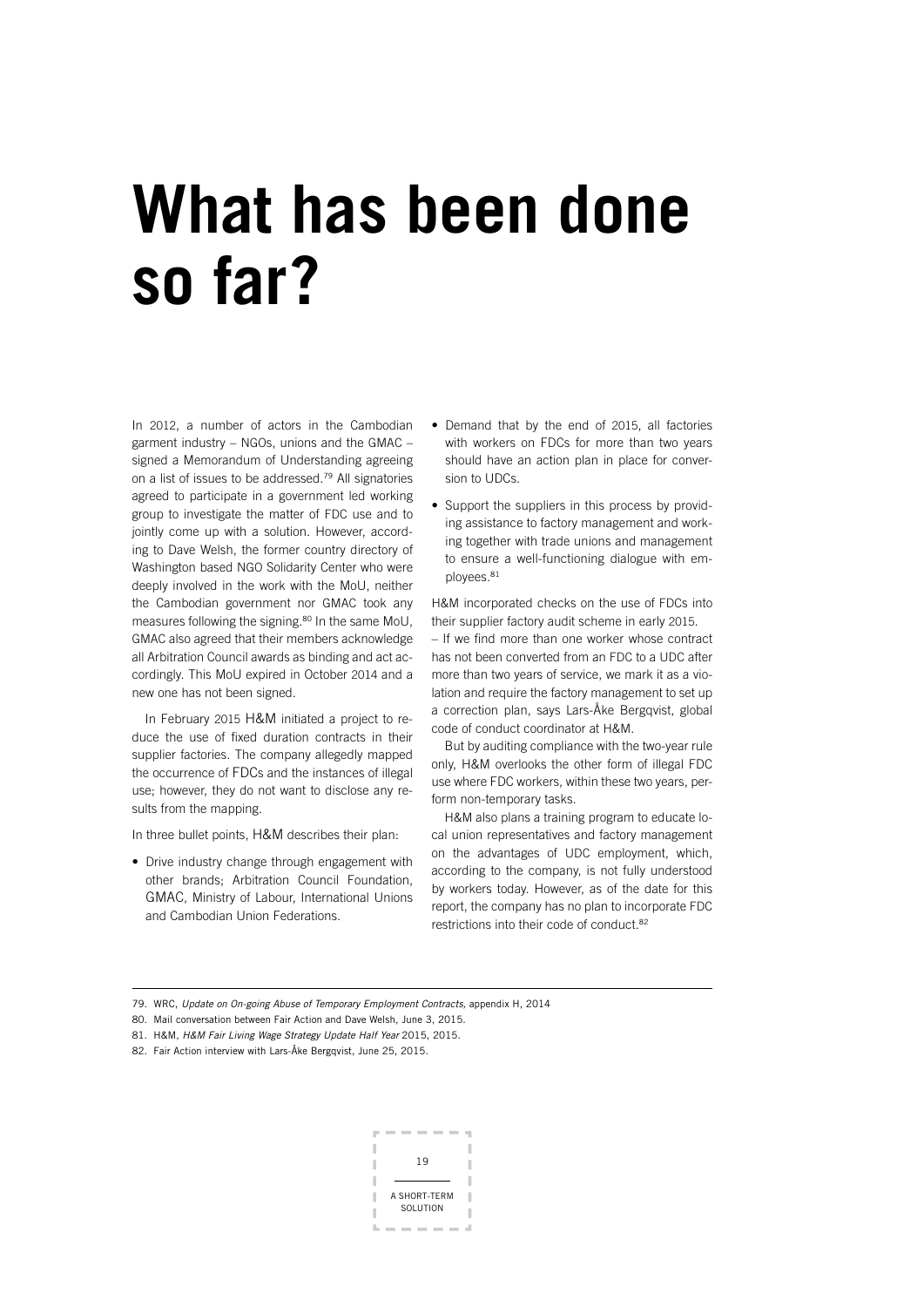

– We appreciate that H&M makes an effort, but the process must be more transparent and faster than it is today. H&M should make a public statement with their new rules on FDCs, says Tola Moeun, CLEC.

H&M requires their suppliers to follow all Arbitration Council awards, however, the company only forces implementation in cases of violations against their minimum requirements, as for example freedom of association. In other words, AC awards regarding FDC workers who have been hired consecutively for more than two years, and who therefore have the right to UDCs, will be implemented at an H&M factory only upon the decision of factory management.

– They violate Cambodian law as well as our code of conduct, but as it is not a breach of our minimum

requirements, it will not jeopardize the business relationship. It will, however, be logged and appear in our supplier directories, says Jonah Wigerhäll, H&M´s sustainability country manager for Cambodia and Vietnam.

As a consequence, not all unbinding AC awards involving H&M supplier factories during the last years have been implemented,<sup>83</sup> although a number of them have, following pressure from unions and workers rights groups.<sup>84</sup>

83. Fair Action interview with Lars-Åke Bergqvist and Jonah Wigerhäll, August 25, 2015.

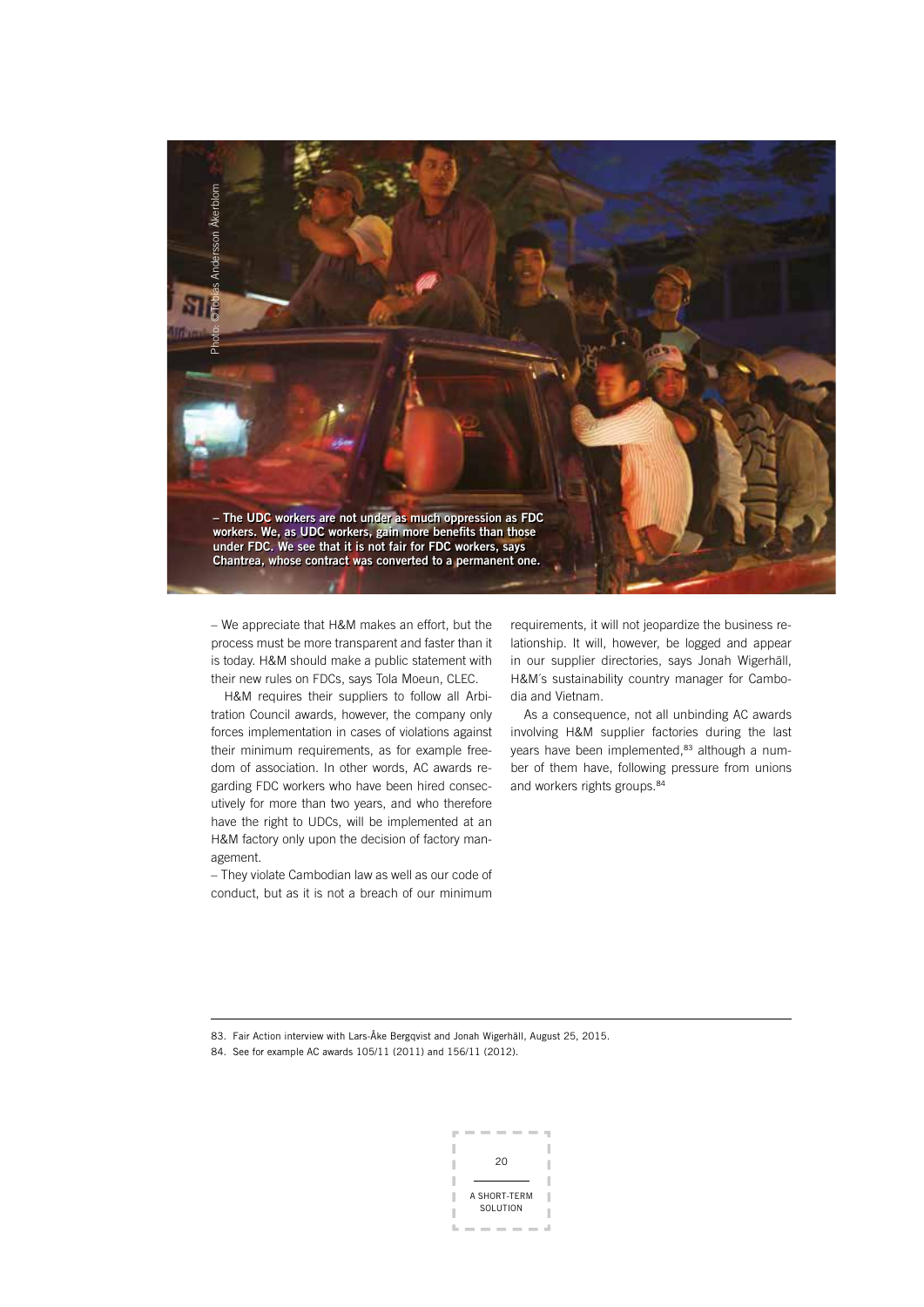### **Conclusion: Fixed-duration contracts a threat to workers' rights**

The widespread use of FDCs in the Cambodian garment sector creates a difficult and precarious situation for the workers employed in it. Workers rights advocates have described the workers as handcuffed: One handcuff being the FDC, which enables the factory owner to exploit the worker and the other being the unreasonably low wage that makes it necessary for him or her to work overtime. This description is still highly adequate. Not only is the use of consecutive FDCs for more than two years illegal and creates an unstable financial situation for the worker and his or her family, it is also intimately linked to a number of violations against human rights and workers rights: deprival of benefits and suppression of free association. The constant but unspoken threat of contract non-renewal fosters an environment where workers are scared and left with little or no actual possibility to protest against violations or to decline overtime.

The use of fixed-duration contracts is also adversely affecting employment stability and security in the garment sector on an over-all level. This has implications for the buyer and the supplier. Quality and productivity might decline as a result of high labour turnover and limited ability for the workers to become skilled at their job. It is a problem also for Cambodia as a country, highly dependent on its garment exports for the domestic economy. Labour unrest contributes to buyers leaving the country or

reducing their operations there. Cambodia has already seen this happening.

Although it can appear as if workers themselves opt for short-term contracts, it becomes clear when listening to workers stories that this is, in most instances, not the case. For a worker with a constant lack of money, the 5 per cent severance payment<sup>85</sup> connected to an FDC can seem very attractive. But in reality, workers are being lured, manipulated or forced into accepting short-term contracts by the factory management, supported by corrupted unions. As outlined in this report, both workers and organisations involved in this issue indicate that the use of FDCs has been systematized by factory owners to exploit workers. Many workers are illiterate or have a low level of education, which makes it difficult for them to fully understand the employment contract. The workers are left at the mercy of their employers.

This scheme can be upheld partly due to the weak enforcement of the Labour Law, but also because brands buying from Cambodia are failing to address the situation. While the Cambodian government holds the prime obligation to protect workers, responsibilities also weigh heavily on the buyers in general and on H&M in particular. But very little has been done to date. H&M has initiated some efforts and added a limit to illegal FDCs into their factory audit regime; however, the company´s decision to

85. A compensation for the absence of seniority bonus scheme connected to this form of employment.

$$
\begin{array}{c}\n21 \\
\hline\n\end{array}
$$
\nABHORT-TERM  
SOLUTION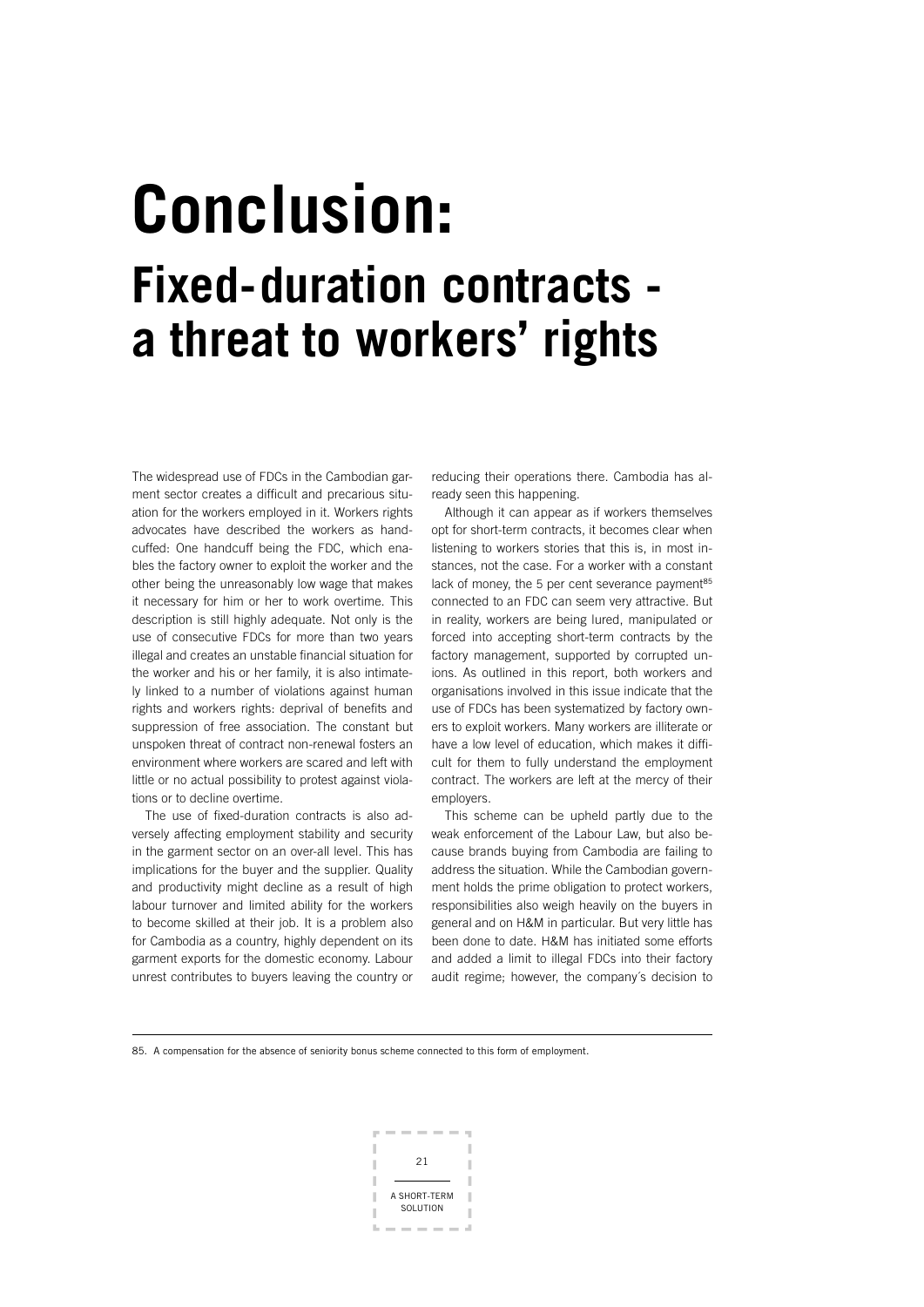not add a ban on FDCs for permanent workers into its code of conduct could be criticised. The company claims to have mapped the use of FDCs, but lack in transparency as they refuse to reveal any results of their mapping. H&M also fails to address the other form of illegal FDC use: When the nature of the tasks performed is not of a short-term nature.

Through the trade with factories using FDC workers to illegally make up a permanent workforce, H&M breaches not only the company´s own code of conduct, but also Cambodian labour legislation as well as international norms. This is interesting in yet another perspective: In 2013 H&M launched their "Roadmap towards a fair living wage", through which living wage should be reached for all workers at the company´s strategic suppliers by 2018. Instead of assessing what a living wage is in their production countries and use that as a benchmark,

H&M relies on local trade unions to negotiate a living wage. However, in factories where workers are afraid to unionize due to threats of being laid off if they do, there will be no union to negotiate wage raises. Therefore FDCs can also be seen as a severe obstacle to the company´s work towards a living wage. And, as the company reports, the "Roadmap" has not yet, two years in to the project, resulted in living wage<sup>86</sup> being paid the workers in the project's role model factory in Cambodia.<sup>87</sup>

A long-term solution for the short-term employed workers is long overdue.

86. H&M reports a monthly take-home average wage excl. overtime in the model factory of USD 216.

87. H&M, H&M Fair Living Wage Strategy Update Half Year 2015, 2015.

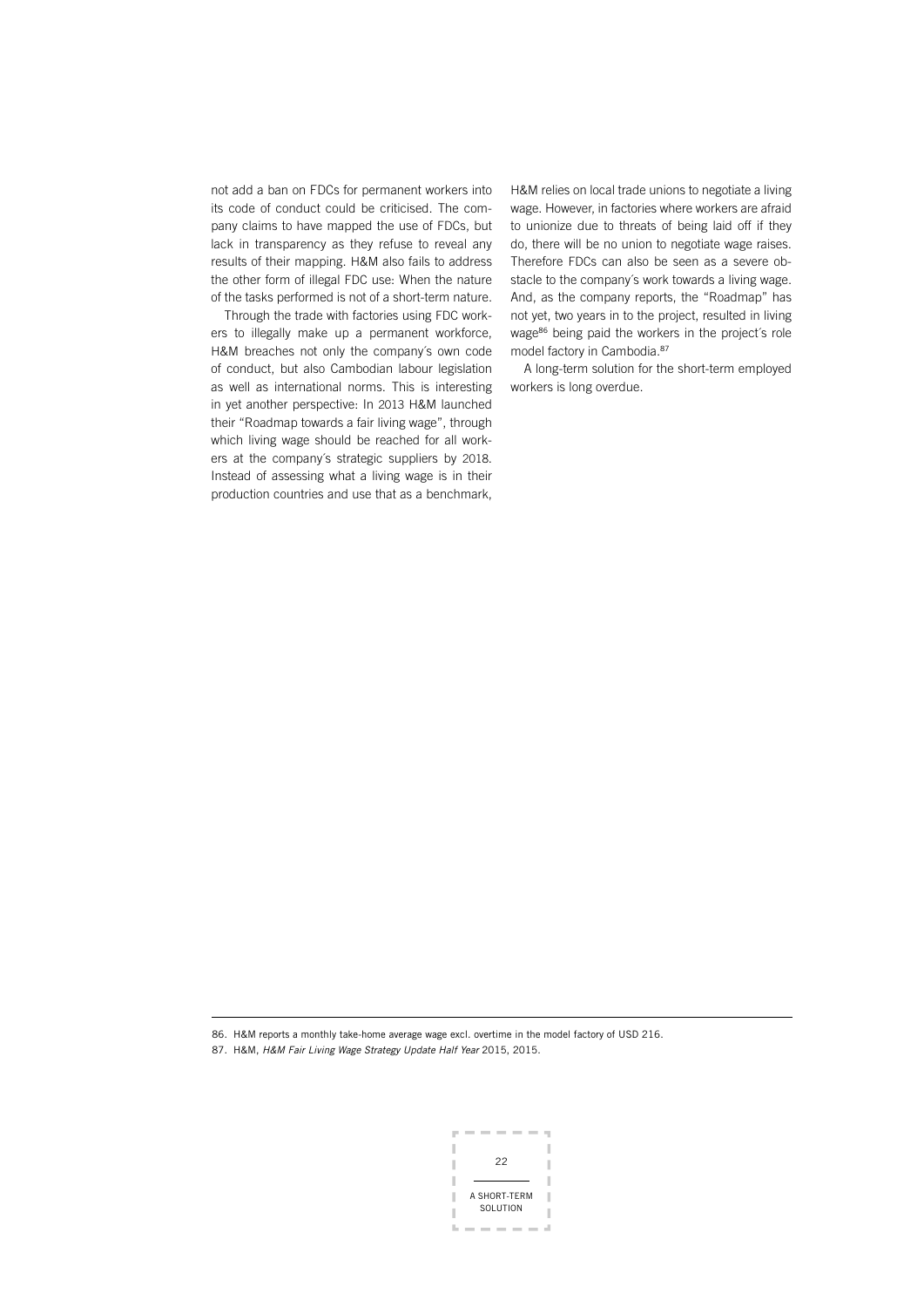### **Recommendations: Time for the brands to demand permanent workers**

In line with the UNGPs, Fair Action calls for the brands to investigate the underlying causes of the violations of labour rights in their supply chain. As buyers, they can largely contribute to a more fair and healthy work environment where workers´ rights are recognized.

It is vital that brands now take measures to prevent from FDC misuse in the Cambodian garment industry. Without a strategy for preventing misuse, efforts to promote gender equality and freedom of association in Cambodia will be an empty gesture. A credible strategy should include policy commitments as well as measures to take on a practical level.

### We have the following recommendations for companies supplying from Cambodia:

- Identify factories with permanent workforces made up of FDC workers by increasing transparency on the incidence of short-term employment in your supply chain. A first step is to require all factories, sub-contractors included, to report on the composition of their workforce at regular intervals.
- Review your code of conduct and its supplementing documents and include a prohibition on illegal use of short-term or casual employment as stated in the Arbitration Council´s interpretation of the Labour Law.
- Add provisions to your code of conduct that limit the use of FDCs to seasonal and temporary workers only.

 $23$ A SHORT-TERM **SOLUTION**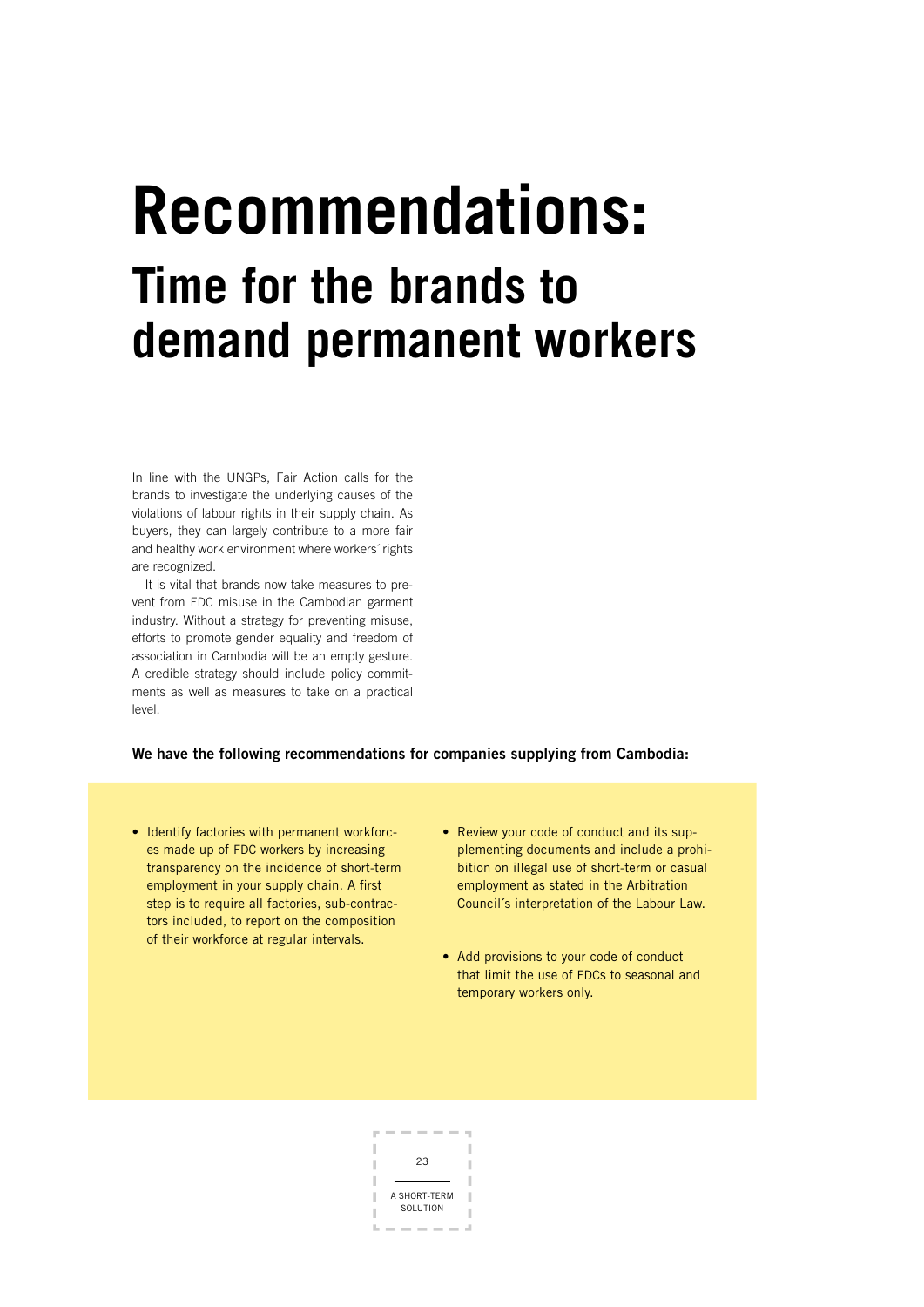- Set concrete, measurable and time-bound goals for reducing the prevalence of FDCs in the supply chain.
- Adjust your purchasing practices to facilitate use of UDCs before FDCs by, for example, spreading orders evenly throughout the year.
- Make sure workers on legal FDCs have the same rights as workers on UDCs, particularly concerning living wage and freedom of association.
- Make it easier for workers and local trade unions to take cases of illegal use of FDCs to the Arbitration Council by actively facilitating factory-level unionizing and union activity.
- Put pressure on suppliers to implement awards from the Arbitration Council on issues of FDC misuse or discrimination connected to it.
- Give incentives to suppliers willing to transfer all their non-seasonal and non-temporary FDC workers to UDCs and to suppliers implementing all Arbitration Council awards.
- Put pressure on the Cambodian government to more effectively enforce the Labour Law and declare to the same government your disapproval of any changes to the Labour Law that eases restrictions on short-term employment.
- Cooperate with other brands sourcing from Cambodia to aggregate buying power. Involve NGOs and trade unions in finding solutions to prevent misuse of FDCs.
- Report the outcomes of your undertakings. Affected parties and other stakeholders should be able to hold the company accountable and demand improvements. Transparency is also a way of sharing good practice with industry peers.

I J  $24$ I л A SHORT-TERM П SOLUTION T.  $\mathbb{R}^2$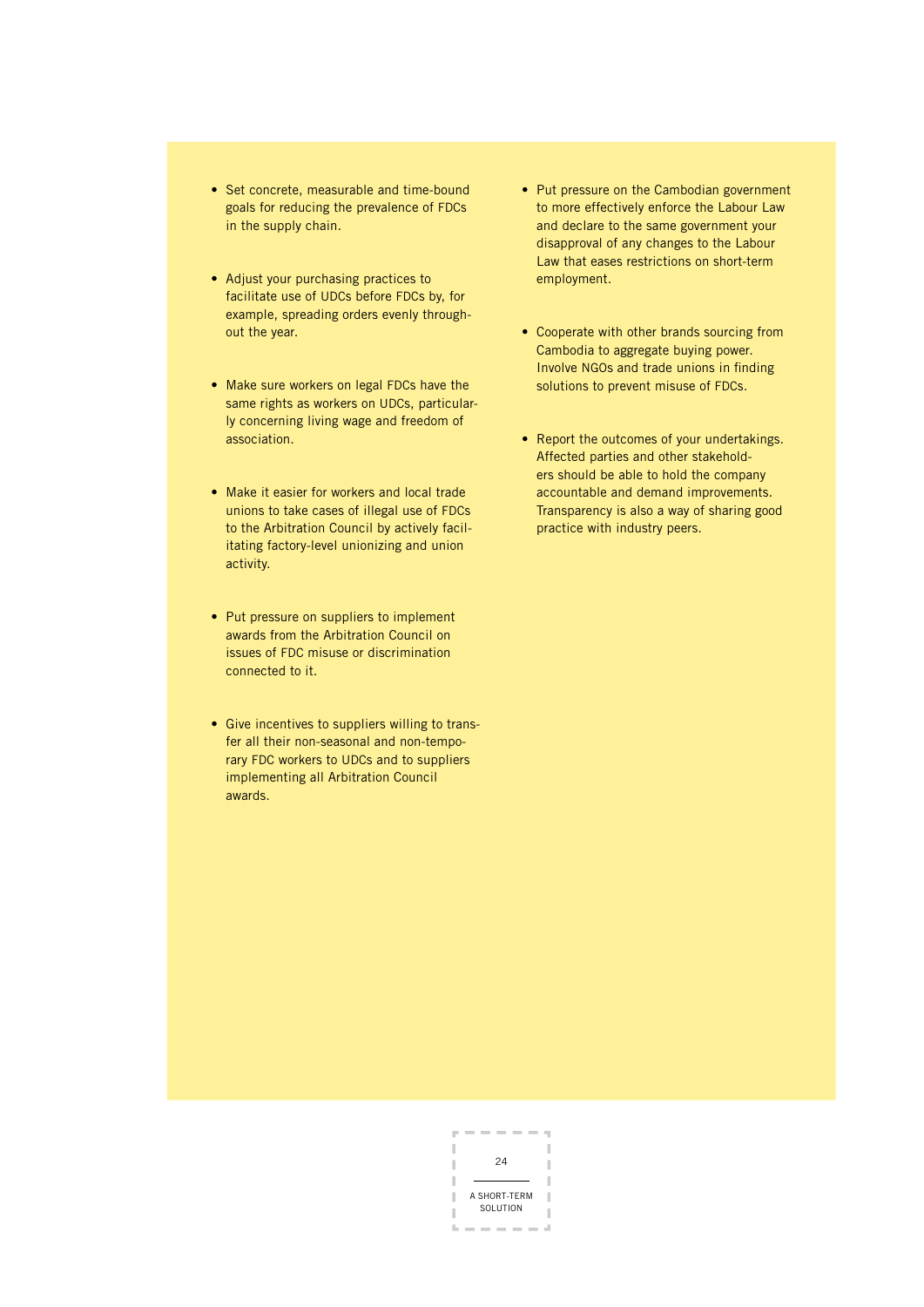### **References**

Arnold, Dennis and Shih, Toh Han, A Fair Model of Globalisation? Labour and Global Production in Cambodia, Journal of Contemporary Asia, August 2010.

Asia Floor Wage: Living wage versus minimum wage, 2013, http:// www.cleanclothes.org/livingwage/living-wage-versus-minimum-wage

Dasgupta, Sukti, Poutiainen, Tuomo and Williams, David, From downturn to recovery: Cambodia´s garment sector in transition, ILO, 2011.

Cambodian Center for Human Rights, Map of garment factories and supply chains, 2013, http://www.sithi.org/temp.php?url=bhr/bhr\_ list.php

Cambodian Center for Human Rights, Workers´ Rights are Human Rights, 2014.

Cambodian Constitution, 1993, http://cambodia.ohchr.org/klc\_pages/ KLC\_files/section\_001/section\_01\_01\_ENG.pdf (retrieved 2015-07-29)

Cambodian Labour Law, 1997, http://www.cambodiainvestment.gov. kh/the-labor-law-of-cambodia\_970313.html, (retrieved 2015-07-29)

de Carteret, Daniel, Registration of garment factories up in the first half, The Phnom Penh Post, July 7, 2014.

Clean Clothes Campaign, Community Legal Education Center, Ten years of the Better Factories project, 2012.

House, Sarah, Mahon, Therese and Cavill, Sue (WaterAid), Menstrual Hygiene Matters, 2012.

Hul, Reaksmey and Zsombor, Peter, Garment Export Growth Slows Markedly in 2014, The Cambodia Daily, February 11, 2015.

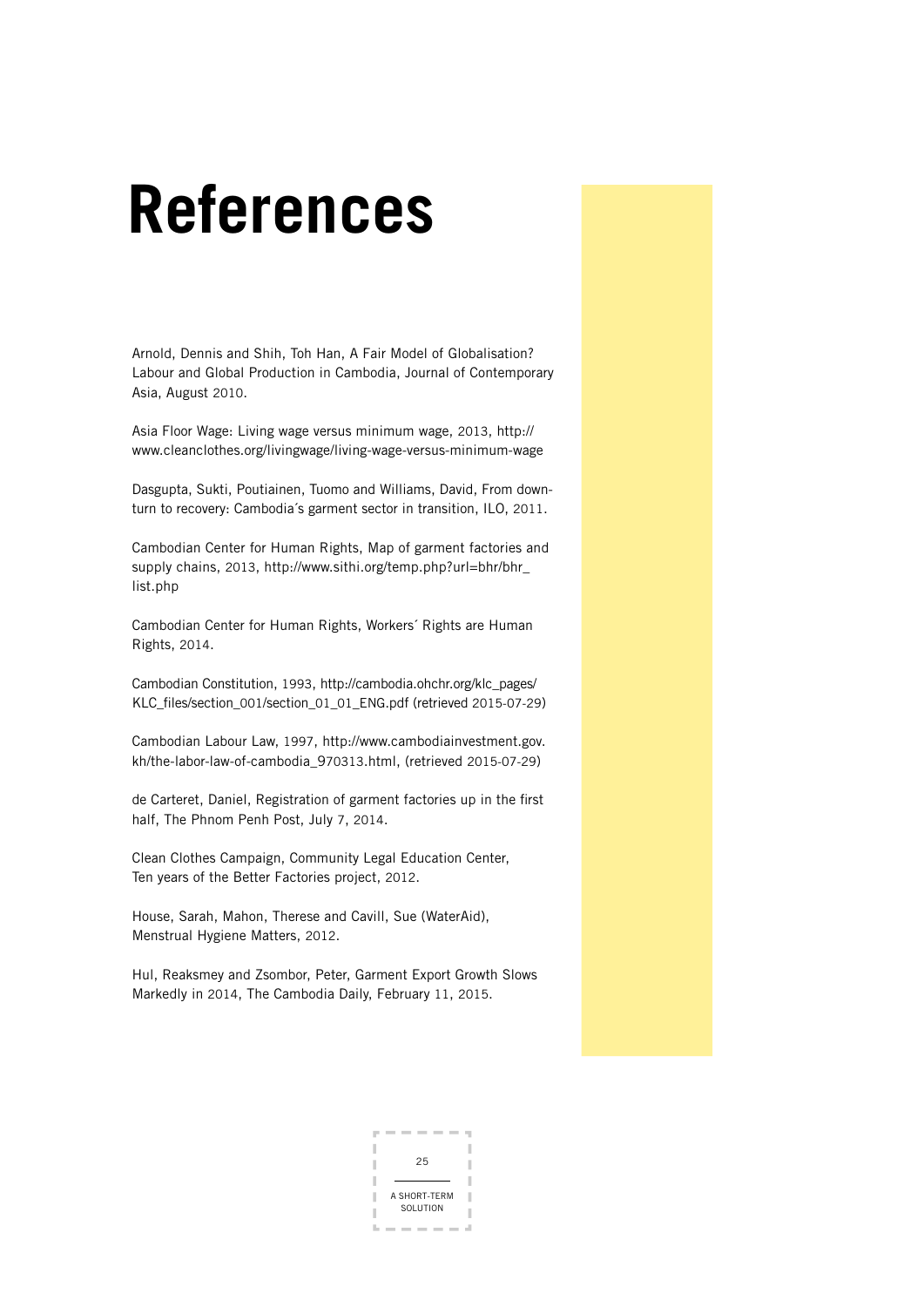Human Rights Watch, Work Faster or Get Out: Labour Rights Abuses in Cambodia's Garment Industry, 2015.

H&M, H&M Fair Living Wage Strategy Update Half Year 2015, 2015. H&M, Code of Conduct, 2010 (retrieved 2015-06-20)

H&M, Supplier compliance levels in detail, http://sustainability.hm. com/en/sustainability/downloads-resources/resources/supplier -compliance.html#cm-menu (retrieved 2015-09-01)

ILO Asia and the Pacific, Practical Challenges for maternity protection in the Cambodian garment industry, 2012.

ILO-BFC, Twenty First Synthesis Report, 2008.

ILO-BFC, Thirty First Synthesis Report, 2014.

ILO-BFC, Thirty Second Synthesis Report, 2015.

IndustriAll and ITUC letter to the prime minister of Cambodia, May 18, 2015.

Koslovski, Mary and Meta, Kong, Workers Face Contract Woes, The Phnom Penh Post, August 11, 2014.

LICHADO and CLEC, Cambodia´s Draft Law on Unions of Enterprises, Legal Analysis, September, 2014.

Ministry of Social Affairs, Labour, Vocational Training and Youth (MoSALVY), Notification 017/00, July 18, 2000.

Nike Code of Conduct and Code Leadership Standard, 2010, http://www.nikeresponsibility.com/report/uploads/files/COC\_CLS\_-\_ Regular\_Employment.pdf (retrieved 2015-08-06)

Nuon, Vesna, Serrano, Melisa and Xhafa, Edlira, Women and gender issues in Trade unions in the Cambodian garment industry, 2011.

Rossi, Arianna, Luinstra, Amy and Pickles, John, Towards Better Work: Understanding Labour in Apparel Global Value Chains, ILO, 2014.

UN News Center, As violence flares, UN rights expert urges Cambodia to lift protest ban, July 16, 2014.

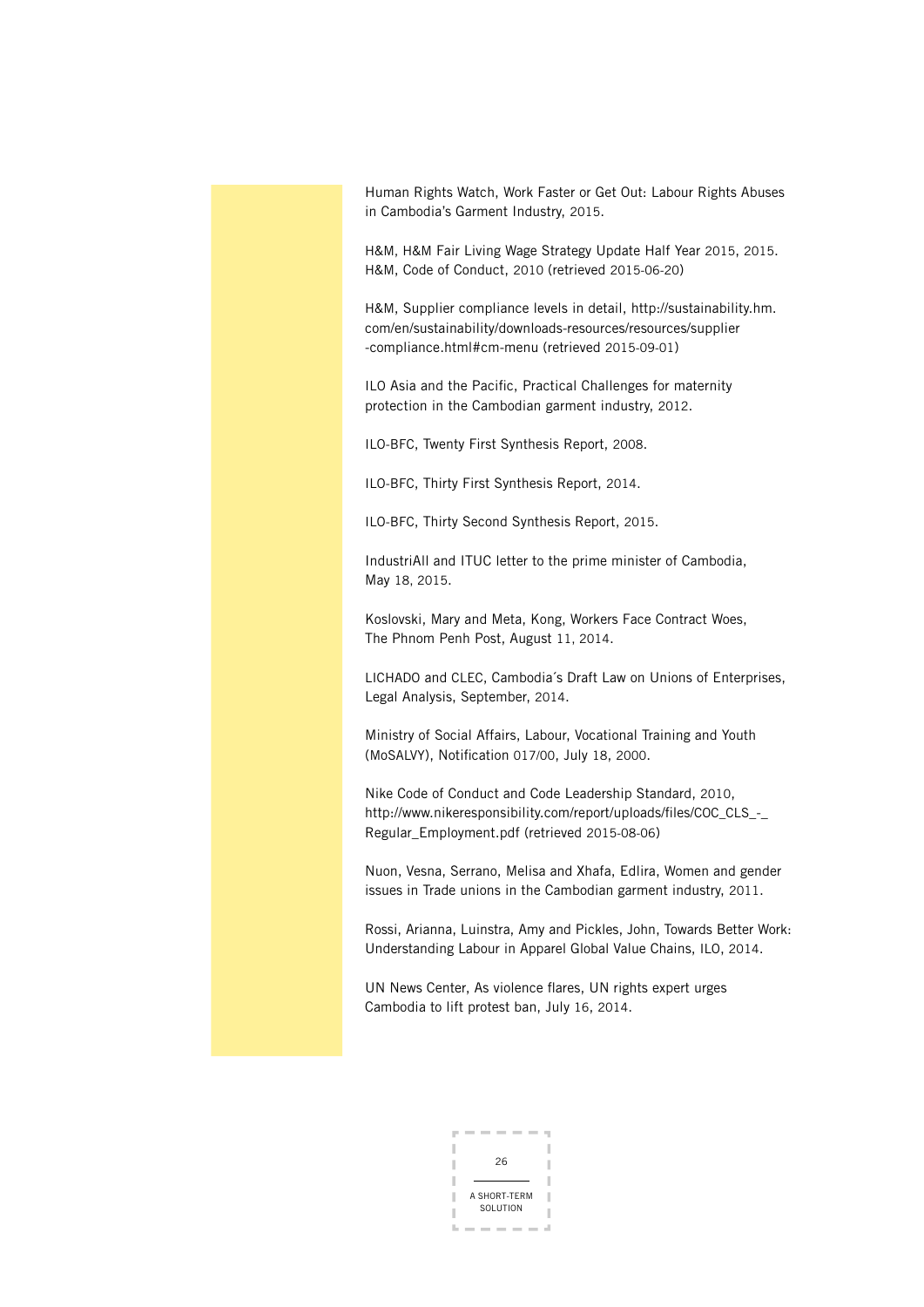Worker Rights Consortium, Update on On-going Abuse of Temporary Employment Contracts, 2014.

World Bank, Country profile Cambodia (http://www.worldbank.org/en/ country/cambodia), 2015.

Yale Law School, Allard K. Lowenstein International Human Rights Clinic, Tearing apart at the seams – How widespread use of fixed-duration contracts threatens Cambodian workers and the Cambodian Garment industry, 2011.